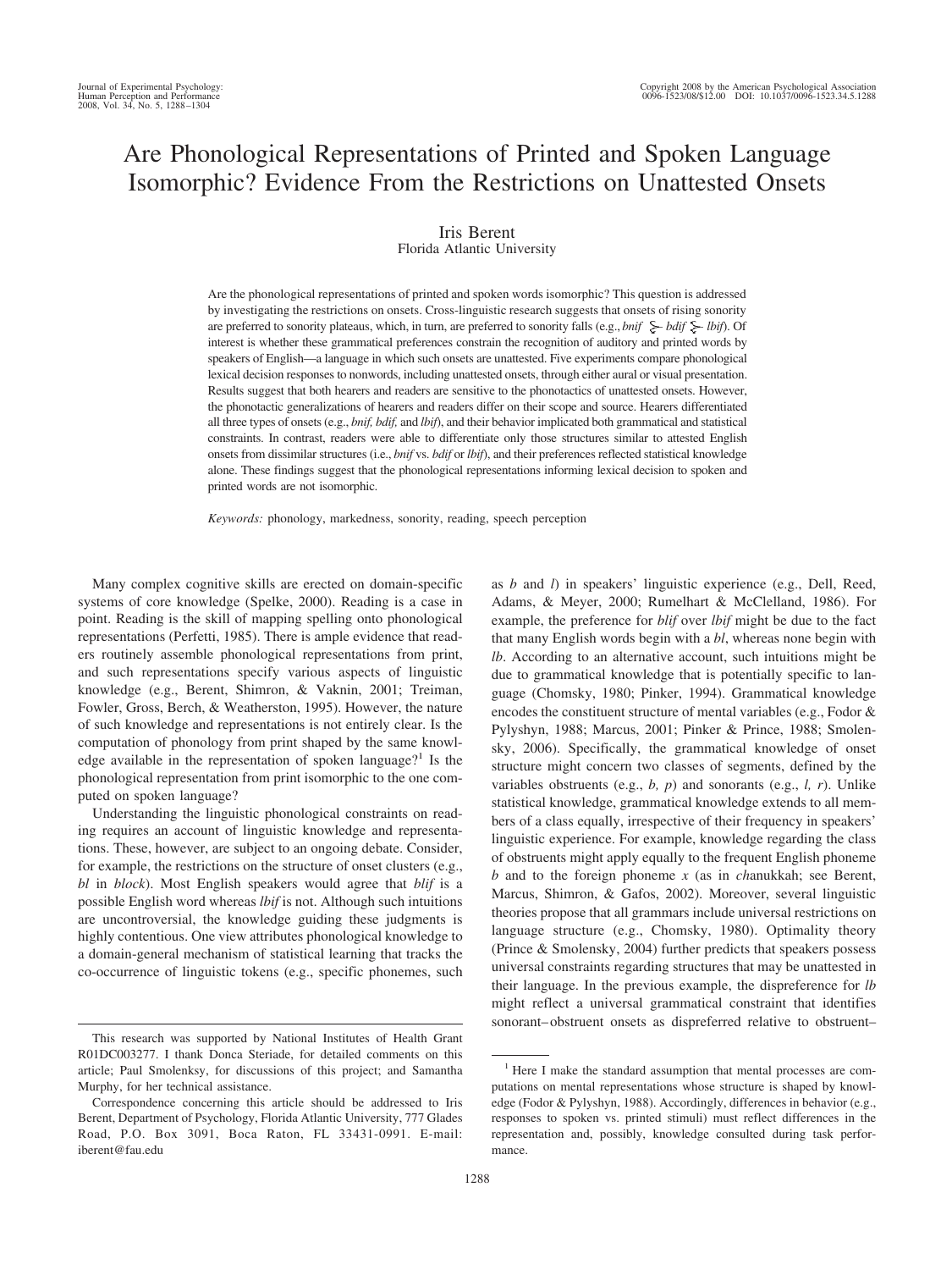sonorant onsets (Smolensky, 2006). Crucially, such universal preferences might be present even if *bl* and *lb* are both absent in the language.

Past research has attempted to probe for such universal preferences in the representation of spoken language (e.g., Berent, Steriade, Lennertz, & Vaknin, 2007; Davidson, 2006a; Moreton, 2002; Wilson, 2006; Zuraw, 2005). Here, I examine whether universal grammatical constraints on spoken language extend to the representation of print. My case study concerns the abovementioned restrictions on onset clusters. Across languages, certain onsets are preferred to others: Onsets such as *bn* are preferred to onsets such as *bd*, which, in turn, are preferred to onsets such as *lb* (e.g., Smolensky, 2006). Previous research has shown that English speakers are sensitive to the entire hierarchy of onsets (e.g.,  $bn \geq bd \geq lb$  even though none of these onsets is attested in their lexicon (Berent et al., 2007). These findings suggest that speakers are equipped with broad preferences concerning onset structure. The goal here is determine whether such preferences constrain silent reading. This, in turn, might help to determine whether the representations of printed and spoken words are isomorphic.

The isomorphism of phonological representations computed across different modalities is potentially informative not only for reading research but also for phonological theory. Recent work in phonology underscores the articulatory and auditory basis of sound patterns (e.g., Browman & Goldstein, 1989; Hayes, Kirchner, & Steriade, 2004). The intimate link between phonology and phonetics raises the possibility that many phonological constraints are conditions relating to phonetic implementation factors: perceptibility, effort, or articulatory timing. Silent reading offers a unique opportunity to dissociate phonological knowledge from constraints that are strictly linked to phonetic processing. A convergence between the representation of spoken and printed language would strongly implicate a common representational system that is general with respect to stimulus properties. A divergence might indicate among other possibilities that certain phonological computations are contingent on the phonetic properties of auditory inputs.

Before describing the manipulation, it is first necessary to review the restrictions on onset structure (summarizing the discussion in Berent et al., 2007). The next sections proceed to test whether such restrictions shape the representation of print.

# Sonority-Related Constraints on the Representation of Spoken Language

Many languages allow syllables that begin with a consonant cluster. However, the range of admitted clusters is strictly constrained. English, for example, allows combinations such as *bl* but disallows combinations like *lb*. The restrictions on the cooccurrence of consonants have been characterized in terms of their sonority (Blevins, 1995; Clements, 1990)—a scalar property that correlates with the loudness of a segment (Ladefoged, 1975). Louder segments (e.g., *l*) are more sonorous than quieter segments (e.g., *b*). Although the precise definition of sonority is debated (e.g., J. J. Ohala, 1990), most linguists agree that vowels and glides (e.g., *a* and *e* vs. *y* and *w*, respectively) are the most sonorous segments, followed by liquids (e.g., *l, r*), nasals (e.g., *n, m*), and obstruents (e.g., *s, sh, z, f, v, th, p, b, t, d, k, g*).

One can use the sonority scale to capture the properties of the clusters allowed by a given language. For example, English clusters such as *bl* manifest an abrupt, large rise in sonority from the obstruent *b* to the liquid *l*, whereas Russian allows even onsets of falling sonority (e.g., *rz*han "zealous," a liquid– obstruent cluster). Although languages differ on the sonority profiles they allow, the types of allowable profiles are systematically constrained. First, large sonority rises are more frequent than smaller ones (including plateaus and falls). Second, languages that tolerate small sonority rises tend to allow larger ones, but not vice versa (Berent et al., 2007).

Such distributional asymmetries are of interest because they might reflect universal grammatical restrictions. Prince and Smolensky (2004) proposed that there exists a set of universal markedness restrictions, present in the grammar of all individual speakers. Markedness restrictions are grammatical constraints that disfavor certain linguistic structures (e.g., syllables beginning with a complex onset, such as *pl*ay). Structures that violate markedness constraints are *marked*, that is, tagged by the grammar, in contrast to *unmarked* structures, which escape constraint violation and are consequently more frequent. In the present case, the grammar of all speakers might include statements that render onsets with sonority falls (e.g., *lb*) as more marked than onsets with sonority plateaus (e.g., *bd*), which are more marked than onsets with small rises (e.g., *bn*); small rises, in turn, are less marked than large rises (e.g., *bl*)—the least marked onset type on the sonority hierarchy.

Of interest, then, is whether the entire hierarchy of onset structure is, in fact, available to all speakers and whether it constrains reading. To address these questions, it is necessary to examine whether people are sensitive to the markedness of onsets that are unattested in their language. Although there has been much research investigating sonority-related preferences, most of the existing evidence concerns clusters that are attested in one's language (e.g., Gierut, 1999; D. K. Ohala, 1999; Romani & Calabrese, 1998; Treiman, 1984). The handful of studies investigating the production of unattested onsets suggests that onsets that are universally unmarked are judged as more frequent (Pertz & Bever, 1975) and are easier to produce (Broselow & Finer, 1991; Davidson, 2000). Other studies have compared the perception of unattested clusters with other clusters, either attested (Dupoux, Kakehi, Hirose, Pallier, & Mehler, 1999; Dupoux, Pallier, Kakehi, & Mehler, 2001; Hallé, Segui, Frauenfelder, & Meunier, 1998; Massaro & Cohen, 1983; Pitt, 1998) or unattested (Moreton, 2002). Their findings demonstrate that clusters that are both marked and unattested tend to be misperceived compared with less marked, typically attested clusters, but because markedness is typically covaried with familiarity and assessed by only a handful of items, it is unclear whether the misperception of such items is due to their sonority profile, their unfamiliar character, or some other idiosyncratic property.

A recent investigation (Berent et al., 2007) specifically links the misperception of marked clusters to their sonority profile. Berent and colleagues examined the perception of auditory clusters with a small sonority rise, plateau, or fall (e.g., *bnif, bdif,* and *lbif,* respectively) by speakers of English—a language in which these clusters are unattested. The results showed that speakers were more likely to misperceive marked clusters as disyllabic (e.g., *lbif*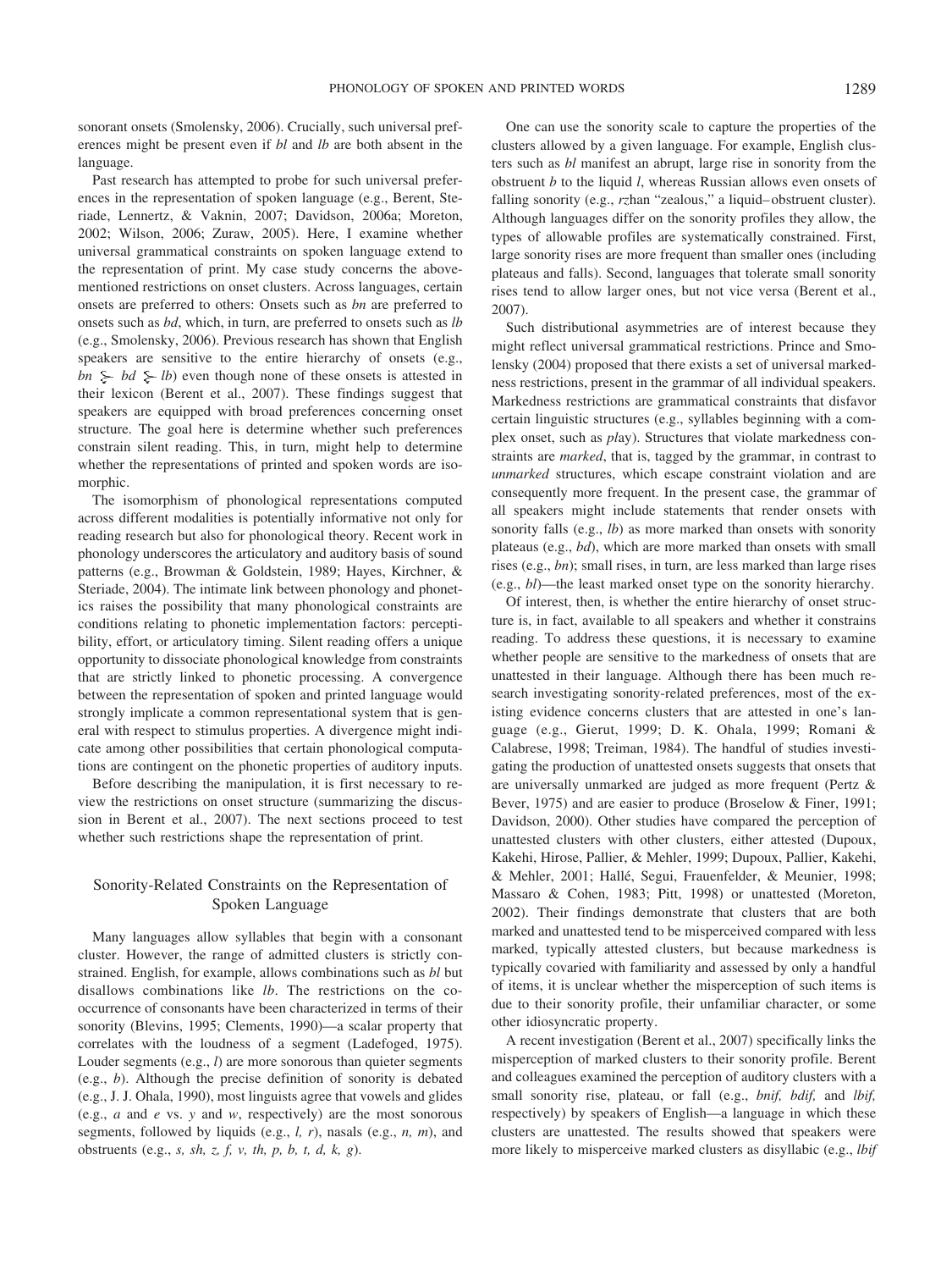as *lebif*) <sup>2</sup> compared with relatively unmarked clusters (e.g., *bdif*). Specifically, in a syllable judgment task (e.g., participants had to decide whether *lbif* has one syllable or two), marked clusters were more likely to be classified as disyllabic. Likewise, marked clusters were misperceived as identical to their disyllabic counterparts in a task eliciting identity judgments (e.g., participants had to decide whether *lbif* is identical to *lebif*). Berent and colleagues attributed the misperception of marked onsets to a process that repairs illicit clusters by the epenthesis of a schwa (e.g.,  $l \dot{b} i f \rightarrow$ *lebif*)—a process seen also in inflection (*buss* +  $s \rightarrow$  *busses*; see Anderson, 1974). Several aspects of the results suggest that the epenthetic representation of marked onsets is unlikely to result from an inability to encode their surface phonetic form. Moreover, the effect of markedness remained significant even after controlling for various statistical properties of the items by means of a regression analysis. Accordingly, the systematic misperception of marked clusters might reflect grammatical preferences (i.e., the ranking of the markedness constraints banning such clusters above constraints that ensure their faithful encoding; see also Gierut, 2004; Pater, 2004). Such preferences favor unmarked clusters over marked ones even when all clusters are unattested in the language.

# Does Grammatical Sonority-Related Knowledge Constrain Silent Reading?

The present research seeks to determine whether the sensitivity to the structure of unattested onsets generalizes to silent reading. Readers' sensitivity to onset structure is gauged with the visual lexical decision task—a task that has been frequently used in reading research. To interpret the findings with printed words, however, it is necessary to evaluate them against a comparable task with aural material. Accordingly, the present investigation compared the sensitivity of English speakers to the markedness of auditory and visual nonwords by means of parallel experiments with visual and auditory materials. In each trial, participants were presented with a stimulus, either printed or spoken, and they were asked to determine whether this stimulus is an existing English word (for auditory stimuli) or sounds like one (for printed stimuli). To encourage the assembly of phonology from print, I used pseudohomophones (e.g., *klip*) for all visual targets. Of interest are the responses to nonword foils, especially those with unattested onsets. The following experiments investigate whether phonotactic preferences for novel onsets depend on input modality, examine the knowledge informing such preferences, gauge their scope, and probe their effect on the perception of marked onsets. In so doing, I address the following questions:

1. *Does the sensitivity to phonotactics depend on input modality?* The primary question of interest here is whether speakers' sensitivity to phonotactics is modulated by stimulus modality. If the phonological representation assembled from print is isomorphic to the one computed from the acoustic signal, then similar phonotactic preferences should emerge in the two modalities. Differences would suggest that responses to auditory and printed words in these experiments are informed by distinct phonological representations

2. *The nature of phonotactic knowledge*. A second question concerns the nature of phonotactic knowledge available to participants: Is the distinction among onset types determined by grammatical knowledge related to their sonority or by their statistical properties? Previous research (Berent et al., 2007) gauged the contribution of grammatical sonority-related knowledge by using tasks that require an explicit phonological judgment (e.g., syllable judgment, identity judgment). Of interest here is whether such knowledge constrains online responses to auditory and printed words in lexical decision. The following experimental investigation first probes for the scope of phonotactic preferences; their source (i.e., grammatical or statistical) will then be assessed by means of regression analyses presented in the General Discussion.

3. *The scope of sonority-related generalizations*. In view of the rapid, superficial discrimination required for lexical decision (e.g., Balota & Chumbly, 1984), it is conceivable that the scope of phonotactic knowledge tapped by this task is reduced compared with the tasks used in previous research (Berent et al., 2007), which elicited explicit judgments of onset structure. To quantify speakers' sensitivity to the phonotactic properties of novel onsets, the following experiments compare three types of unattested onsets that differ in their structural and statistical similarity to English onsets. One type of onset has a small sonority rise (e.g., *bnif*)—a profile similar to the structural and statistical properties of English onsets, which likewise rise in sonority (albeit to a larger extent) and include an obstruent and a sonorant in the first and second positions. The two other types of onsets have either a sonority plateau (e.g., *bdif*) or a fall in sonority (e.g., *lbif*). Not only are onsets with such sonority profiles disallowed in English,<sup>3</sup> but their statistical properties differ from those of onsets of rising sonority. A distinction among these clusters thus requires a broader generalization. Of interest is whether such generalizations are available to speakers and readers in the lexical decision task.

If lexical decision allows for the computation only of coarse phonotactic distinctions (either grammatical or statistical), then participants might exhibit a narrow preference for unattested onsets of rising sonority (onsets that resemble English clusters), but fail to distinguish among onsets with plateaus and falls (which are less similar to English onsets). To the extent that lexical decision responses are constrained by broad, fine-grained phonotactic distinctions, unattested onsets with a sonority plateau (e.g., *bdif*) should be favored over those with a sonority fall (e.g., *lbif*).

4. *The scope of repair*. The predictions so far have concerned speakers' preferences for novel clusters, but they have not specified how these preferences might modulate responses to such nonwords in the lexical decision task. It is well known that ill-formed foils are easier to reject (e.g., Stone & Van Orden, 1993), and it is also clear that marked onsets are inherently ill-formed. However, previous research has demonstrated that marked onsets are not represented faithfully. Instead, they are systematically repaired in perception as disyllabic forms with a simple onset (e.g.,  $lbif \rightarrow lebif$ ; Berent et al., 2007)—forms that are preferred (i.e., grammatically less marked and statistically more frequent) relative to complex ones (Prince & Smolensky, 2004). Because the effect of markedness is modulated by repair, and

<sup>2</sup> In what follows, I use an orthographic transcription such as *lebif* to indicate the phonetic representation [ləbIf], with a reduced initial vowel.

<sup>3</sup> The only exception to this generalization is the class of *s-stop* onsets. Because these onsets present an exception to the sonority restrictions of many languages, they will not be discussed further (for discussions on their status, see Blevins, 1995; Selkirk, 1982; Wright, 2004).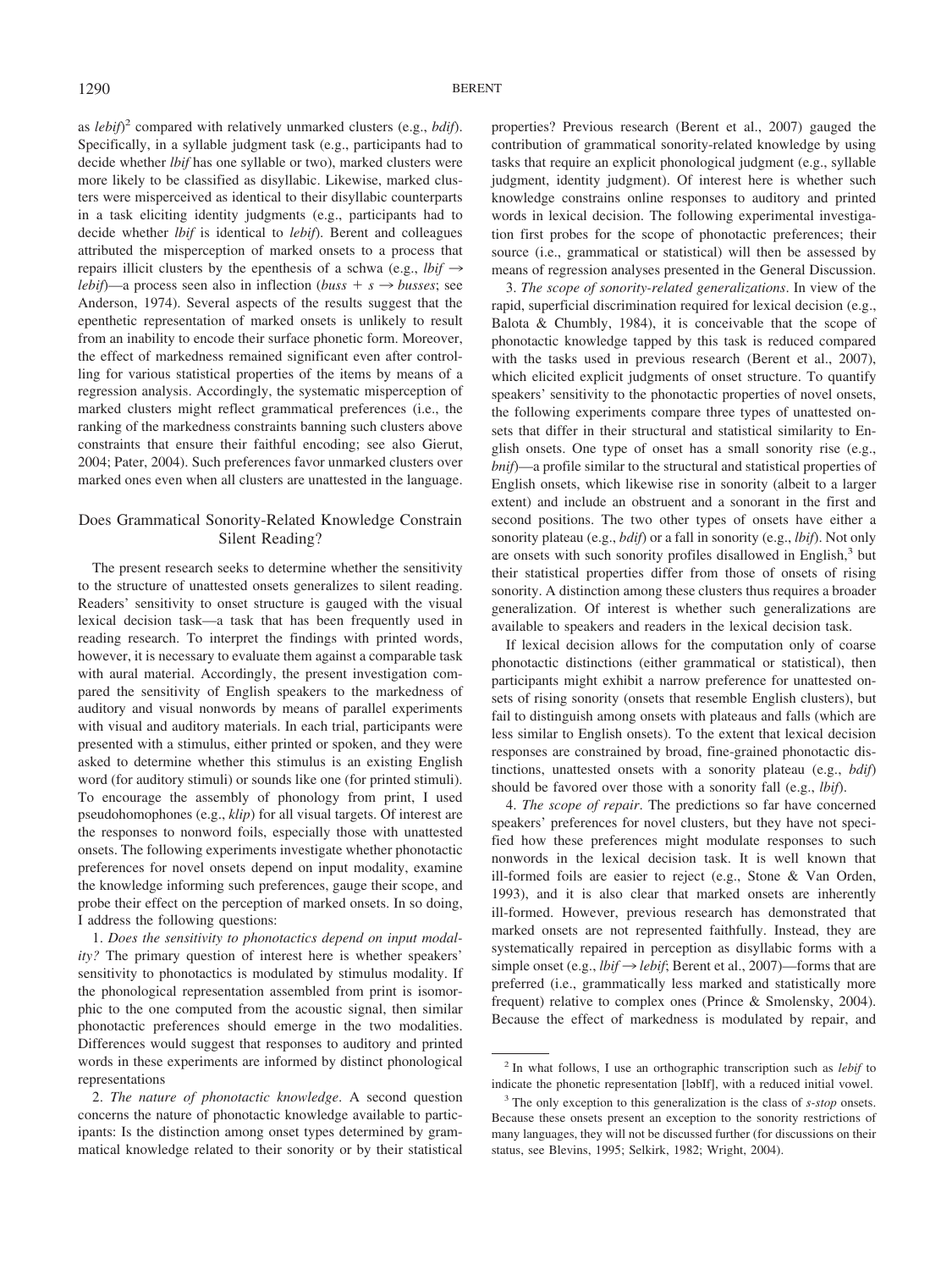because the use of repair in online lexical decisions is unknown a priori, I consider three general scenarios regarding the scope of repair and its effect on the markedness manipulation:

No repair: One possibility is that lexical decision response is utterly unaffected by repair. If speakers are nonetheless sensitive to markedness, then nonwords with marked onsets should be perceived as less wordlike (i.e., easier to reject) than unmarked ones.

Broad repair: A second possibility is that lexical decision is broadly sensitive to repair. As markedness increases, so, too, should the likelihood of repair. Because the repaired output is preferred to any type of onset cluster, marked clusters should be paradoxically harder to reject than unmarked clusters.

Repairing the most marked: A third possibility is that lexical decision allows for repairing only the most marked onsets of falling sonority, a possibility discussed in detail below. For now, suffice it to note that such a scenario will result in a complex nonlinear relationship between markedness and rejection difficulty: Repaired onsets of falling sonority should be harder to reject than the unrepaired, less marked onsets with plateaus. Conversely, onsets with sonority plateaus should be easier to reject than less marked onsets of rising sonority, as both are unrepaired.

Although the direction of phonotactic effects cannot be determined a priori, their presence can be clearly discerned: To the extent that responses to marked items differ from those observed with unmarked items, one might conclude that speakers are sensitive to broad phonotactic preferences. Of interest is whether such preferences apply to both auditory and printed materials. Experiments 1 and 2 compare narrow generalization (e.g., *bnif* vs. *bdif*) for spoken and printed words, respectively. Experiments 3–5 extend this test to broader generalizations (e.g., *bdif* vs. *lbif*).

#### Narrow Generalizations

#### *Experiment 1: Auditory Stimuli*

In Experiment 1, I examined the sensitivity of English speakers to the phonotactics of novel onset clusters presented aurally. English manifests onset clusters with rising sonority, either obstruent–liquids (e.g., *play*) or obstruent– glides (e.g., *twin*). Of interest is whether English speakers generalize their phonotactic knowledge to unattested onsets with rising sonority— onsets whose statistical and structural properties are close to English onsets. To examine this question, in Experiment 1 I compared the acceptability of nonword foils with unattested onsets, either a sonority rise (e.g., *bnif*) or a plateau (e.g., *bdif*). If English speakers have productive knowledge of onset structure, and if the activation of such knowledge is sufficiently fast to constrain lexical decision, then responses to auditory clusters with a sonority rise should differ from onsets with a sonority plateau. The direction of this difference depends on the representation of those unattested clusters. To the extent that these clusters are represented faithfully, then marked onsets that are relatively dissimilar to English words (e.g., *bdif*) should be perceived as less wordlike and, hence, easier to reject than unmarked ones (e.g., *bnif*). To further probe into the

effect of similarity, I included a third set of English words with attested onset clusters (e.g., *blif*) as well. If the rejection of nonwords reflects their (grammatical or statistical) similarity to English words, then nonwords with attested English onset clusters should be perceived as more wordlike, hence harder to reject than ones with unattested clusters.

## *Method*

*Participants.* Twenty-two native English speakers, students at Florida Atlantic University, participated in the experiment in partial fulfillment of a course requirement.

*Materials.* The materials comprised 90 English words and 90 nonword foils, presented aurally. Targets and foils were monosyllabic strings with an onset cluster. The foils had a consonant– consonant–vowel– consonant (CCVC) structure. They were composed of three matched types (see Appendix A), including either an attested English onset with a large sonority rise (e.g., *blif*) or an unattested onset— either with a smaller sonority rise (e.g., *bnif*) or with a sonority plateau (e.g., *bdif*). The three types were arranged in trios, matched for all phonemes except for the second onset consonant. To minimize the effect of lexicalization, I avoided using nonwords whose  $C_2VC_3$  portion is an existing word (e.g., *bdish*, which includes the word *dish*). I also designed the stimuli to minimize the effects of phonotactic restrictions that are unrelated to sonority, such as the tendency of obstruent– obstruent onsets to agree on voicing and the tendency of all onsets to avoid the same place of articulation (Greenberg, 1978). Onsets with sonority plateaus invariably agreed on voicing. Likewise, most (80 out of 90) onsets comprised consonants with a different place of articulation.

The statistical properties of the nonwords with unattested onsets were estimated with three sets of measures. The first involved indices of phone co-occurrence computed over the entire word. These indices include the position-sensitive probability of each of the four segments (i.e., the probability that a given phoneme occurs at a specific word position, summed across the word's four phonemes), their position-sensitive biphone probability (i.e., the probability that any combination of adjacent two-phones occurs at a given word position, summed across those three biphones), the number of phonological neighbors (the number of words generated by substituting, deleting, or adding a single phoneme), and their summed frequency. The measures of phone and biphone probability were computed on the *Phonotactic Probability Calculator* (2004; Vitevitch & Luce, 2004), whereas neighborhood calculations were based on the *Speech & Hearing Lab Neighborhood Database* (http://128.252.27.56/Neighborhood/Home.asp). These phonotactic and neighborhood properties were calculated based on an electronic version of the Merriam-Webster Pocket Dictionary of 1964. Word frequencies are based on Kucera and Francis (1967).

A second set of statistical measures assessed statistical properties related to the onset cluster alone based on the Speech & Hearing Lab Neighborhood Database. These properties include the number of four-phoneme words that share the target's first consonant in the first position, the summed frequency of the above words, the number of four-phoneme words that share the target's second consonant in the second position, and the summed frequency of the above words.

A final set of statistical measures included the transitional probability of the item's phonemes (averaged across the word's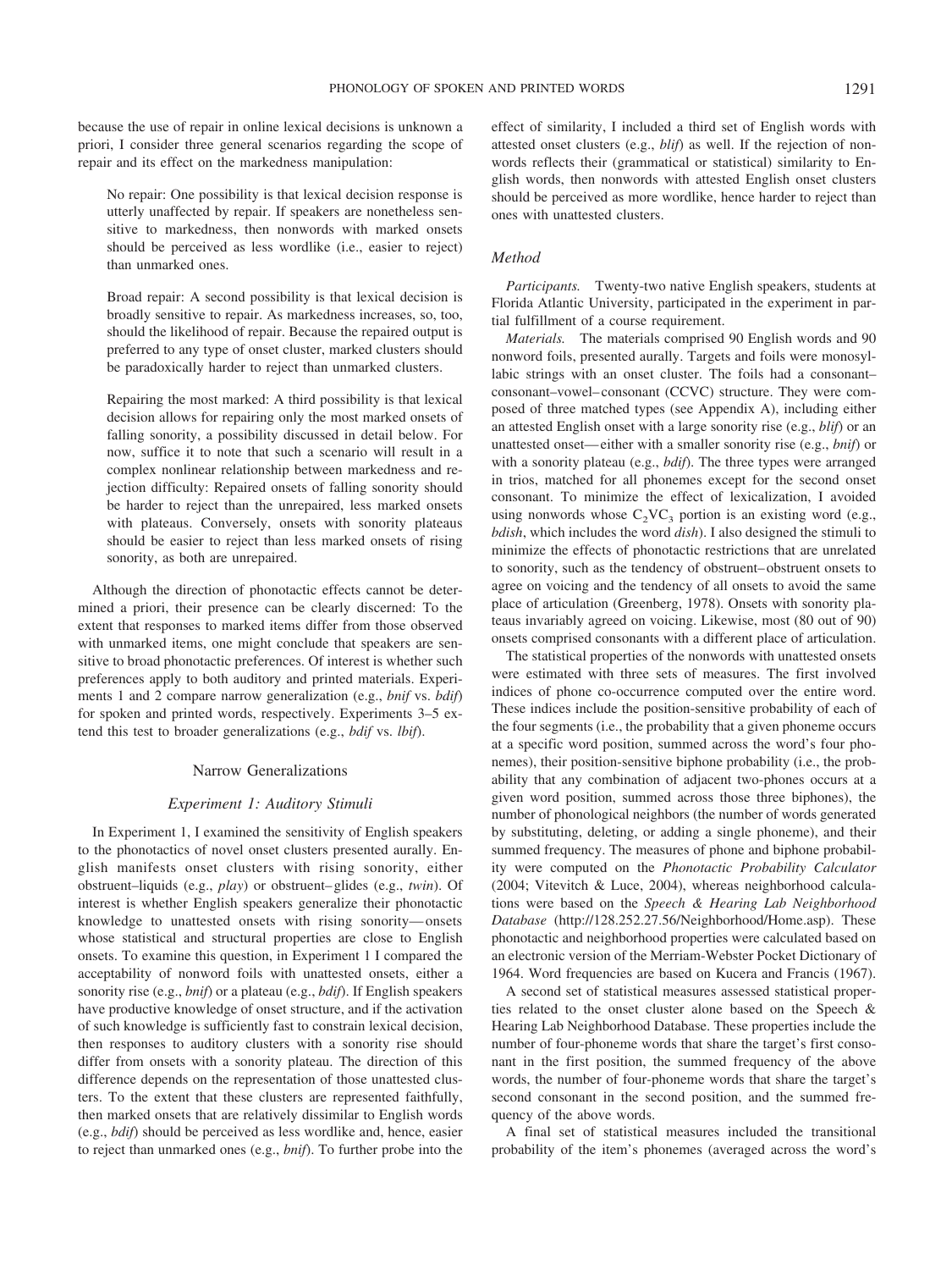|                                |                         | Onset type                   |                     |
|--------------------------------|-------------------------|------------------------------|---------------------|
| Statistical property           | Rise $(e.g., bnif)$     | Plateau (e.g., <i>bdif</i> ) | Fall $(e.g., lbif)$ |
|                                | Whole word properties   |                              |                     |
| Segment probability            | $.144^{a,b}$ (.034)     | .124(.03)                    | .112(.014)          |
| Biphone probability            | $.0023^b$ (0.0336)      | .0018(.0298)                 | .0018(.0144)        |
| Number of neighbors            | 1.00(1.23)              | 1.03(1.00)                   | 0.73(0.78)          |
| Neighbors' frequency           | 16.63(33.56)            | 21.80 (34.8)                 | 20.00 (42.79)       |
|                                | Onset properties        |                              |                     |
| Number of $C_1$ words          | $183.53^b$ (50.06)      | 183.53 (50.06)               | 120.57 (12.73)      |
| Frequency of $C_1$ words       | 4,004.33 (1,413.69)     | 4,004.33 (1,413.69)          | 4,420.33 (1,938.88) |
| Number of C <sub>2</sub> words | $82.43^b$ (64.66)       | 37.8(25.71)                  | 35.87 (26.77)       |
| Frequency of $C_2$ words       | $3,892.07^b$ (2,448.67) | 1,693 (1,174.94)             | 1,639.17(1,347.15)  |
|                                | Additional measures     |                              |                     |
| Transitional probability (PS)  | .0275(.0161)            | .0268(.0117)                 | .027(.0103)         |
| C, probability (PI)            | $.0230b$ (.0221)        | .023(.0221)                  | .0544(.0122)        |
| $C2$ probability (PI)          | $.0460b$ (.0102)        | .0259(.0191)                 | .0192(.0188)        |
| $C_1C_2$ biphone (PI)          | $.0002b$ (.0001)        | .0003(.0006)                 | $.0009$ $(.0009)$   |

#### Table 1

*Statistical Properties of the Auditory Nonwords With Unattested Onsets Used in Experiments 1 and 3*

*Note.* Values given are means, with standard deviations in parentheses. All significant differences reflect *p* values of .05 or better on a Scheffe´ post hoc test.  $C =$  consonant; PS = position sensitive; PI = position independent.

<sup>a</sup> Significant difference between the statistical property of a given onset type and the immediately more marked onset on the sonority hierarchy (i.e., between sonority rises and plateaus, and between plateaus and falls). <sup>b</sup> Significant difference between the properties of sonority rises and falls.

four phonemes), the position-independent probability of the first and second phonemes, and the position-independent probability of the first bigram. The statistical properties for the nonwords with unattested sonority rises and plateaus (used in Experiment 1) as well as the set of onsets with sonority falls (used in Experiment 3) are provided in Table 1.

I conducted a series of one-way analyses of variance (ANOVAs) to determine whether the three types of unattested onsets differ on each of these statistical indices. The main effect of cluster type was significant for the measures of segment probability,  $F_2(2, 58) = 20.92$ ,  $p < .002$ ,  $\eta^2 = .420$ ; biphone probability,  $F_2(2, 58) = 3.98, p < .025, \eta^2 = .121$ ; number of C<sub>1</sub> words,  $F_2(2, 58) = 3.98, p < .025, \eta^2 = .121$ ; 58) = 41.20,  $p < .0002$ ,  $\eta^2 = .587$ ; number of C<sub>2</sub> words,  $F_2(2, \theta)$ 58) = 11.04,  $p < .0002$ ,  $\eta^2 = .276$ ; frequency of C<sub>2</sub> words,  $F_2(2, \eta^2)$ 58) = 15.29,  $p < .002$ ,  $\eta^2 = .841$ ; position-independent C<sub>1</sub> probability,  $F_2(2, 58) = 48.91$ ,  $p < .0002$ ,  $\eta^2 = .627$ ; positionindependent C<sub>2</sub> probability,  $F_2(2, 58) = 20.21, p < .0002, \eta^2$ .410; and the position-independent  $C_1C_2$  biphone probability,  $F_2(2, 58) = 13.90, p < .0002, \eta^2 = .326$ . These significant effects were next interpreted with Scheffe´'s tests. The results, summarized in Table 1, make it clear that the markedness of a cluster correlates with its frequency.<sup>4</sup>

The auditory materials used in Experiments 1 and 3 were recorded by a female native English speaker. Words and nonwords were recorded in separate lists. Words and nonwords with attested onsets were produced naturally. I generated nonwords with unattested onsets by splicing out the vowels from the recordings of their disyllabic counterparts (e.g., excising [bdIf] from [bədIf]) through visual and auditory scrutiny of their waveforms. The mean length of the nonwords with sonority rise, plateau, and fall is provided in Table 2. The spliced materials were inspected to ensure that the splicing procedure effectively eliminated the traces of the initial vowel in the disyllabic source. These items were also judged as monosyllabic by a group of seven speakers of Russian (whose language manifests a wide range of onset clusters with sonority rises, plateaus, and falls).<sup>5</sup>

*Procedure.* Participants wearing headphones were seated in front of a computer monitor. Each trial began with a fixation point and a message indicating the trial number, presented at the center of the screen. Participants initiated the trial by pressing the space

<sup>&</sup>lt;sup>4</sup> The only exception is the position-independent probability of  $C_1$ , which yielded a higher estimate for the most marked onsets of falling sonority. Because most of the onsets of falling sonority began with a coronal consonant, this result probably reflects the overall frequency of coronal sonorants relative to labials and dorsals—which were the first consonants in onsets with plateaus and rises. However, the adequacy of position-independent measures as accounts of phonotactic knowledge is questioned by speakers' clear sensitivity to segment ordering.

<sup>5</sup> Participants were presented with a randomized list that included the 90 nonwords with unattested onset clusters used in the present experiment (the 60 nonwords with a sonority rise or plateau used in Experiment 1 and the additional 30 nonwords with a sonority fall from Experiment 3) mixed with their disyllabic counterparts. Participants were asked to determine whether each stimulus had one syllable or two. The mean response accuracy for monosyllabic and disyllabic words was 86% and 88%, respectively. Furthermore, the mean response accuracy for the monosyllabic words whose clusters had a sonority rise (82%), plateau (89%), and fall (88%) did not differ significantly,  $F_1(2, 12) = 1.02$ ,  $MSE = .011$ ,  $p < .39$ ;  $F_2(1, 58) =$ 1.76,  $p < .19$ , *ns*.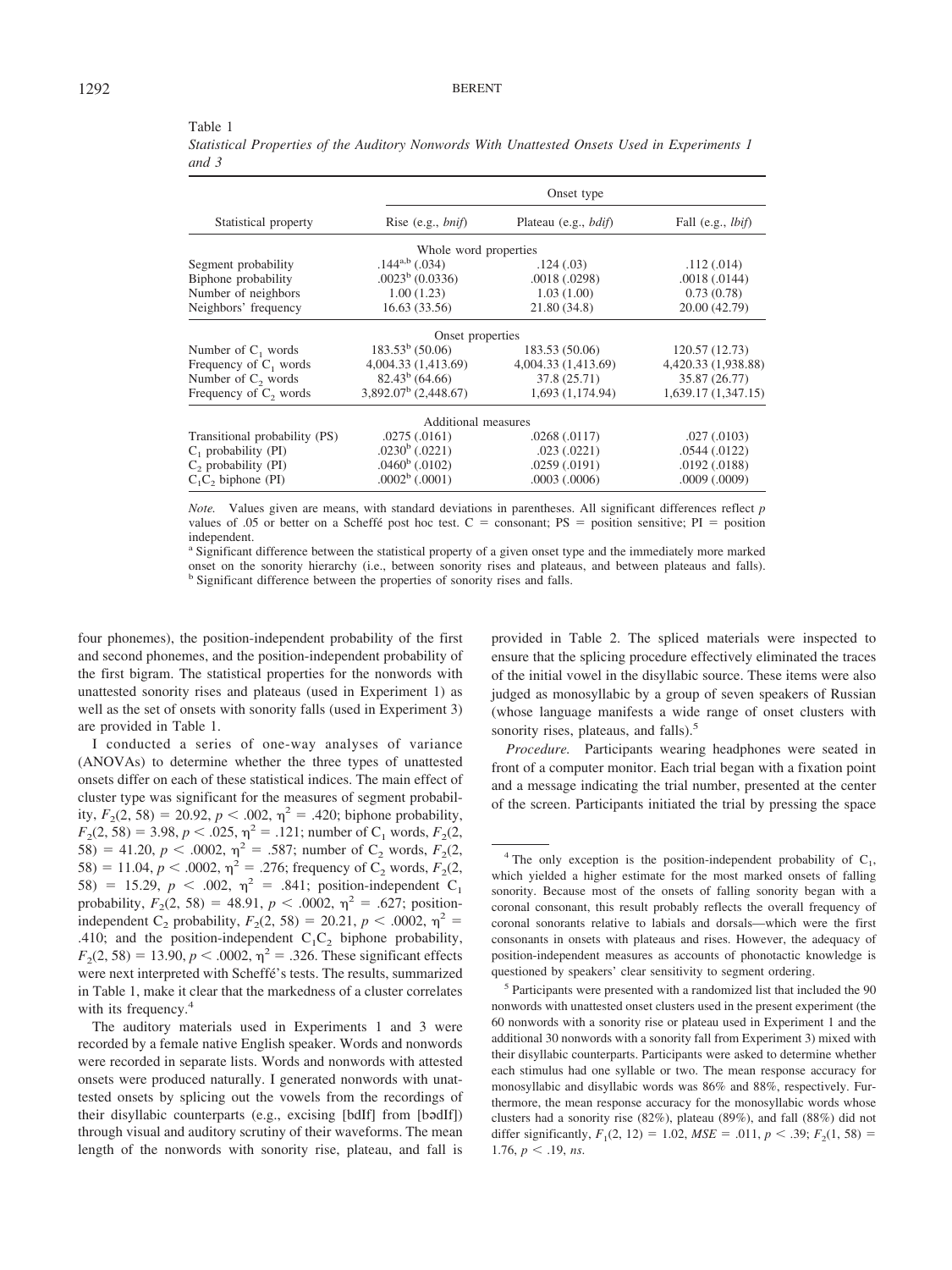|                                    |          | Onset type |           |  |  |
|------------------------------------|----------|------------|-----------|--|--|
| Segment<br><b>Silence</b><br>Vowel | Rise     | Plateau    | Fall      |  |  |
| Consonant 1                        | 74 (35)  | 118 (28)   | 135 (29)  |  |  |
|                                    | 0(0)     | 0(0)       | 16(14)    |  |  |
| Consonant 2                        | 135(25)  | 101(34)    | 88 (27)   |  |  |
|                                    | 259 (91) | 262 (91)   | 246(61)   |  |  |
| Consonant 3                        | 328 (73) | 330 (77)   | 260(85)   |  |  |
| Total length                       | 796 (95) | 812 (99)   | 745 (111) |  |  |

*Note.* Values given are means, with standard deviations in parentheses.

bar. Their response triggered a delay of 500 ms followed by the presentation of an auditory stimulus. The auditory stimulus was presented until participants had responded (or after a maximum of 3,500 ms). Participants were asked to determine whether the stimulus was a real English word and to indicate their response by pressing the appropriate key  $(1 = yes, 2 = no)$  as fast and accurately as possible. Slow (responses slower than 3,000 ms from the stimulus onset) or incorrect responses triggered negative feedback from the computer. The order of trials was random. To familiarize participants with the experimental task, I presented them with a practice session of twelve trials (six words and six nonwords) that did not appear in the experimental session. Participants were tested in small groups of up to 3 people at a time. The experiment was conducted with MEL software (Schneider, 1990) on Dell 5100 personal computers.

## *Results and Discussion*

Correct responses falling 2.5 standard deviations above or below the mean (2.4% of the correct responses) were eliminated from the analyses of response latency. Mean correct response time and response accuracy are presented in Table 3. In this and all subsequent experiments, the analyses of response accuracy were conducted on the proportion of correct responses. Response times are reported from the onset of the stimulus.

As a preliminary test of participants' sensitivity to the properties of onset clusters, I first compared responses to attested and unattested onsets (collapsing over the distinction between sonority rise and plateau) in a one-way ANOVA using participants  $(F_1)$  and items  $(F_2)$  as random variables. As expected, responses to attested onsets were significantly slower— $F_1(1, 21) = 107.46$ ,  $MSE =$ 2,216,  $p < .0002$ ,  $\eta^2 = .837$ ;  $F_2(1, 29) = 45.73$ ,  $MSE = 9,287$ ,  $p < .0002$ ,  $\eta^2 = .612$ —and less accurate—*F*<sub>1</sub>(1, 21) = 47.75,  $MSE = .0055$ ,  $\eta^2 = .694$ ,  $p < .0002$ ;  $F_2(1, 29) = 17.76$ ,  $MSE =$ .019,  $p < .0003$ ,  $\eta^2 = .380$ —relative to unattested onsets. To determine whether participants were also sensitive to the phonotactics of unattested onsets, I next compared responses to unattested onsets with sonority plateaus and rises. Response accuracy to onsets with sonority rises did not differ from those with sonority plateaus  $(F \le 1)$ . However, the two onsets significantly differed on their response time: Participants took longer to reject nonwords with an unattested sonority rise compared with a plateau,  $F_1(1, 1)$ 21) = 9.32,  $MSE = 1,693$ ,  $p < .007$ ,  $\eta^2 = .307$ ;  $F_2(1, 29) =$ 10.68,  $MSE = 2,325$ ,  $p < .003$ ,  $\eta^2 = .269$ . These results suggest that unattested onsets with sonority rises were preferred to onsets with sonority plateaus. In Experiment 2, I examined whether these preferences generalize to printed words.

## *Experiment 2: Printed Stimuli*

#### *Method*

The materials were printed letter strings, including 90 targets and 90 foils (see Appendix B). The targets were pseudohomophones (e.g., *klip*; see Appendix C), whereas the foils corresponded to the auditory nonwords used in Experiment 1. As in Experiment 1, I computed several statistical measures of wordwise letter co-occurrence, including Coltheart *N* (the number of neighbors—words that match the item's length and differ from it on one letter), the summed frequency of those neighbors, bigram count (the number of words that share the item's bigrams— combinations of two consecutive letters at the same word position), and bigram frequency (the summed frequency of the words that share the item's bigrams). A second set of statistical measures captures several characteristics of the onset consonants, including the number of four-letter words that share an item's initial consonant, the summed frequency of those words, the number of four-letter words sharing the item's second consonant, and their summed frequency. The neighborhood counts were based on the Speech & Hearing Lab Neighborhood Database (http://128.252.27.56/Neighborhood/ Home.asp), whereas the bigram calculations were based on Kucera and Francis (1967). These statistical properties are listed in Table 4.

An ANOVA assessing the statistical properties of these materials across the three types of sonority profiles (sonority rise, plateau, and falls) yielded significant main effects of bigram count,  $F_2(2, 58) = 4.138, p < .03, \eta^2 = .124$ ; bigram frequency,  $F_2(2, 58) = .03$ 58) = 3.32,  $p < .05$ ,  $\eta^2 = .103$ ; the number of C<sub>1</sub> words,  $F_2(2, \theta)$ 58) = 11.84,  $p < .0002$ ,  $\eta^2 = .290$ ; the number of C<sub>2</sub> words,  $F_2(2,$ 58) = 15.06,  $p < .0002$ ,  $\eta^2 = .342$ ; and the summed frequency of  $C_2$  words,  $F_2(2, 58) = 21.95$ ,  $p < .0002$ ,  $\eta^2 = .431$ . Significant main effects were next interpreted via Scheffé post hoc tests. The outcomes, indicated in Table 4, suggest that the markedness of a cluster is inversely related to its statistical frequency.

The procedure was as in Experiment 1 with the exception that participants were now asked to determine whether the printed letter string sounded like an English word. As in Experiment 1, at the beginning of the trial, participants saw a fixation point  $(+)$ 

*Mean Response Time and Response Accuracy to the Nonwords in Experiment 1*

|                                  |       | Response time<br>(ms) | Response<br>accuracy<br>$(\%$ correct) |      |  |
|----------------------------------|-------|-----------------------|----------------------------------------|------|--|
| Onset type                       | M     | SD                    | M                                      | SD   |  |
| Attested onsets                  |       |                       |                                        |      |  |
| Large rise $(e.g., \text{blif})$ | 1,229 | 121                   | 80.1                                   | 10.8 |  |
| Unattested onsets                |       |                       |                                        |      |  |
| Rise $(e.g., bnif)$              | 1,101 | 108                   | 95.9                                   | 5.2  |  |
| Plateau (e.g., <i>bdif</i> )     | 1,063 | 121                   | 95.1                                   | 5.4  |  |
| Mean unattested onsets           | 1,182 | 111.1                 | 95.5                                   | 10.8 |  |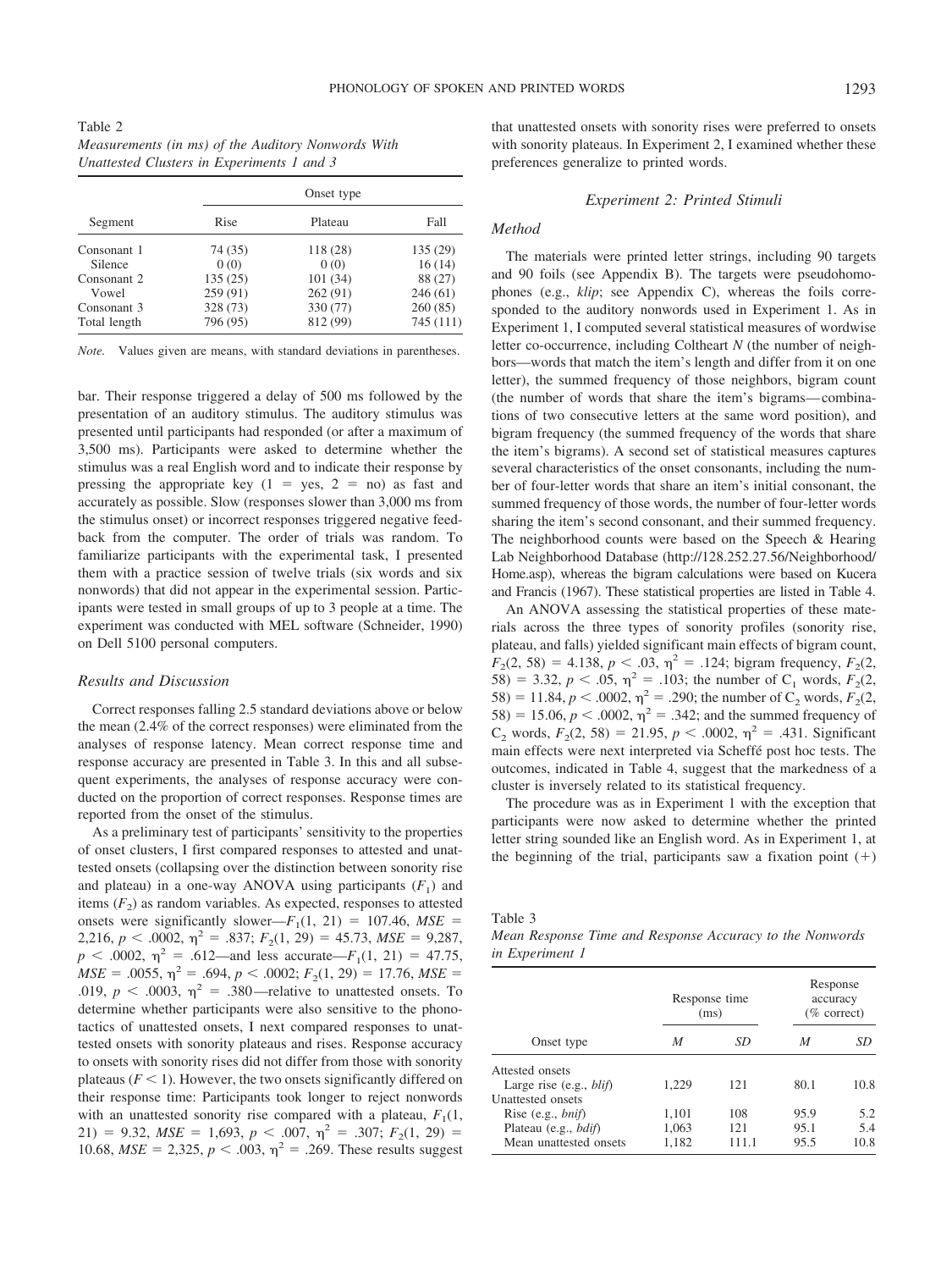|                                          |                              | Onset type             |                              |
|------------------------------------------|------------------------------|------------------------|------------------------------|
| Statistical property                     | Rise<br>(e.g., <i>bnif</i> ) | Plateau<br>(e.g., bdi) | Fall<br>(e.g., <i>lbif</i> ) |
|                                          | Whole word properties        |                        |                              |
| Bigram count                             | $13.37b$ (15.18)             | 11.07 (14.99)          | 10.83(13.64)                 |
| Bigram frequency                         | 424.80 (620.43)              | 345.23 (634.23)        | 321.57 (588.21)              |
| Number of neighbors                      | 0.20(0.55)                   | 0.13(0.35)             | 0.30(0.60)                   |
| Neighbors' frequency                     | 0.23(0.68)                   | 4.43 (23.91)           | 8.30 (28.19)                 |
|                                          | Onset properties             |                        |                              |
| Number of $C_1$ words                    | 98.33 (21.82)                | $98.33^{a,b}$ (21.82)  | 76.20 (23.64)                |
| Summed frequency of $C_1$ words          | 11,171 (11,004)              | 11,171 (11,004)        | 9,768 (9,502)                |
| Number of C <sub>2</sub> words           | $32.33^{a,b}$ (26.16)        | 13.90 (6.08)           | 12.73(5.14)                  |
| Summed frequency of C <sub>2</sub> words | $5,165^{a,b}$ (5,632)        | 459 (369)              | 320 (276)                    |
|                                          |                              |                        |                              |

Table 4 *Statistical Properties of the Visual Nonwords With Unattested Onsets Used in Experiments 2, 4, and 5*

*Note.* Values given are means, with standard deviations in parentheses. All significant differences reflect *p* values of .05 or better on a Scheffe<sup> $i$ </sup> post hoc test.  $C =$  consonant.<br><sup>a</sup> Significant difference between the statistical property of a given onset type and the immediately more marked

onset on the sonority hierarchy (i.e., between sonority rises and plateaus, and between plateaus and falls). <sup>b</sup> Significant differences between the properties of sonority rises and falls.

presented at the center of the screen. Participants initiated the trial by pressing the space bar, resulting in the immediate presentation of a fixation point (a series of eight *X*s) for a duration of 500 ms, followed by the presentation of the visual letter string. Response times are reported from the onset of the visual stimulus. Slow (responses slower than 1,800 ms) or incorrect responses triggered negative feedback from the computer.

## *Results and Discussion*

Correct responses falling 2.5 standard deviations above the mean or faster than 200 ms (2.9% of the total correct responses) were excluded from the analyses of response time. Mean correct response times and response accuracy are presented in Table 5.

An inspection of the means suggests that responses to printed words follow the same pattern observed with their auditory counterparts. As in Experiment 1, nonwords with attested clusters yielded slower responses— $F_1(1, 21) = 51.79$ ,  $MSE = 1,957$ ,  $p <$ 

Table 5

*Mean Response Time and Response Accuracy to the Nonwords in Experiment 2*

|                                                     |        | Response time<br>(ms) | accuracy | Response<br>$(\%$ correct) |
|-----------------------------------------------------|--------|-----------------------|----------|----------------------------|
| Onset type                                          | M      | SD                    | M        | SD                         |
| Attested onsets<br>Large rise $(e.g., \text{blif})$ | 847.7  | 91.6                  | 64.0     | 19.7                       |
| <b>Unattested onsets</b>                            |        |                       |          |                            |
| Rise (e.g., $bnif$ )                                | 773.8  | 100.4                 | 86.3     | 14.8                       |
| Plateau (e.g., <i>bdif</i> )                        | 729.5  | 77.4                  | 92.5     | 8.5                        |
| Mean unattested onsets                              | 751.65 | 86.87                 | 89.4     | 11.2                       |

.0002,  $\eta^2$  = .712;  $F_2(1, 29) = 65.02$ ,  $MSE = 3,001$ ,  $p < .0002$ ,  $\eta^2$  = .692—and less accurate—*F*<sub>1</sub>(1, 21) = 80.40, *MSE* = .009,  $p < .0002$ ,  $\eta^2 = .793$ ;  $F_2(1, 29) = 42.27$ ,  $MSE = .023$ ,  $p < .0002$ ,  $\eta^2$  = .593—compared with unattested clusters. However, readers were also sensitive to the phonotactics of unattested clusters: Unattested onsets with sonority rises (e.g., *bnif*) elicited slower responses—*F*<sub>1</sub>(1, 21) = 22.02, *MSE* = 980.52, *p* < .0002,  $\eta^2$  = .512;  $F_2(1, 29) = 21.14$ ,  $MSE = 1,532$ ,  $p < .0002$ ,  $\eta^2 = .422$  and less accurate— $F_1(1, 21) = 11.27$ ,  $MSE = .004$ ,  $p < .004$ ,  $\eta^2$  = .352;  $F_2(1, 29)$  = 14.33, MSE = .004,  $p < .0008$ ,  $\eta^2$  = .329— compared with onsets with sonority plateaus (e.g., *bdif*). These findings suggest that onsets of rising sonority are more acceptable compared with more marked onsets with level sonority.

## Broad Generalizations

The results of Experiments 1 and 2 demonstrate that not all unattested onsets are perceived alike: Unattested onsets with a sonority rise are preferred to those with a plateau, and this preference was independent of stimulus modality. However, unattested onsets of rising sonority are rather similar to English onsets on both their sonority profile and their statistical properties. Experiments 3 and 4 probe for broader generalizations of phonotactic preferences by examining whether onsets with a sonority plateau (e.g., *bdif*) are preferred to onsets with a sonority fall (e.g., *lbif*). For comparison with previous experiments, I also included unattested onsets of rising sonority (e.g., *bnif*).

Replicating Experiments 1 and 2, onsets with sonority rises (e.g., *bnif*) should be preferred and, hence, harder to reject compared with plateaus (e.g., *bdif*) with either auditory or visual materials. Of main interest are the plateaus and the falls. If English speakers possess only coarse phonotactic preferences (either grammatical or statistical) for sonority rises, then they might ignore the difference between such onsets. Conversely, if English speakers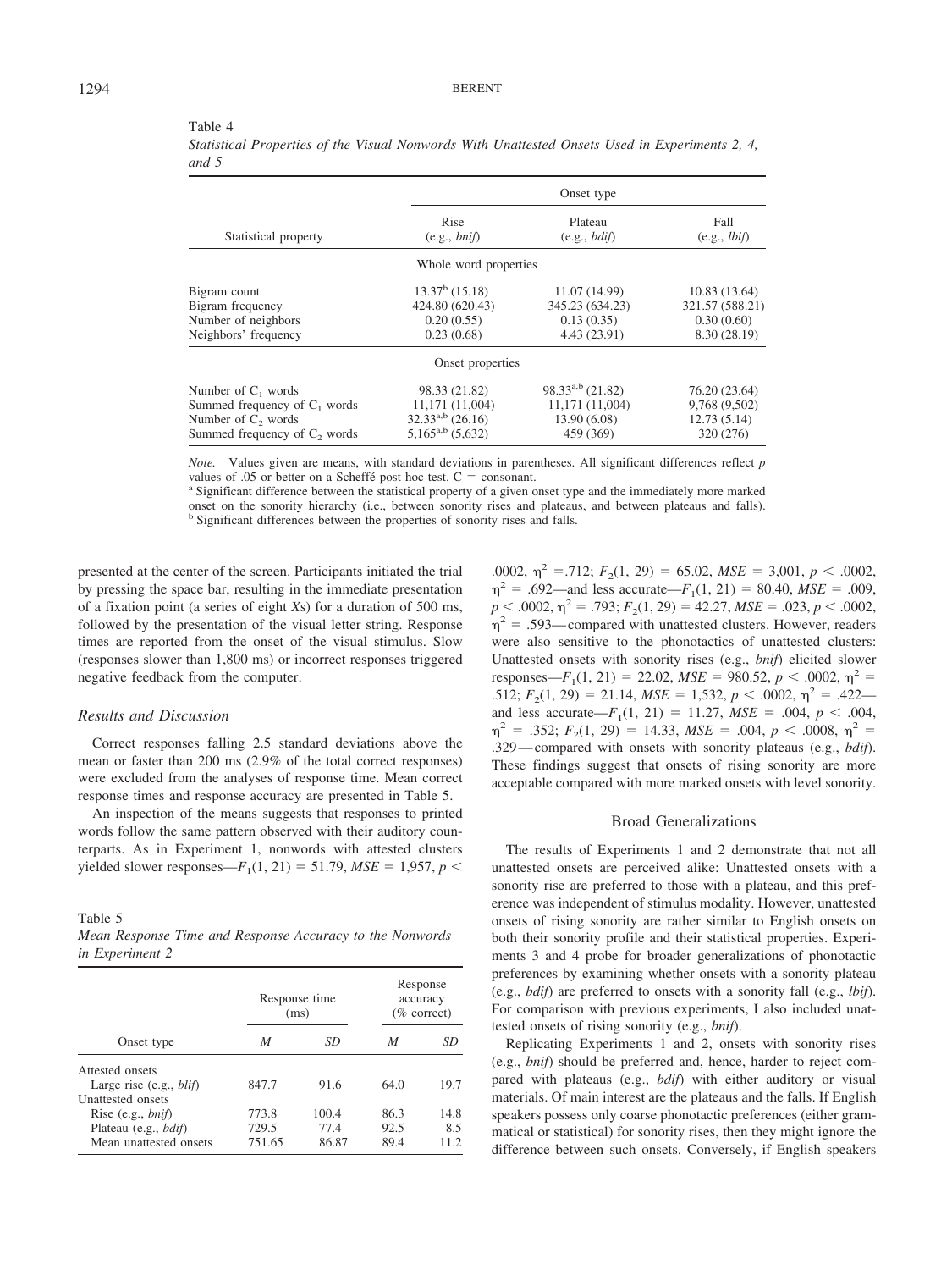prefer plateaus to falls, then nonwords with sonority plateaus (e.g., *bdif*) should be preferred to those with sonority falls (e.g., *lbif*). The effect of such preferences on behavior depends on how marked clusters are represented. If highly marked onsets are encoded faithfully (i.e., without repair), then they should be less acceptable and, hence, easier to reject compared with clusters with sonority plateaus. Alternatively, the strong markedness of onsets with sonority falls might trigger their selective repair (e.g.,  $lbi\rightarrow$ *lebif*). This might happen either because their repair is mandatory or because it is faster to emerge and, hence, more likely to affect a fast response. Either way, onsets of falling sonority would be selectively repaired. Because the resulting simple onset is preferred to any complex onset (Prince & Smolensky, 2004), such repair would paradoxically result in difficulty in rejecting sonority falls compared with plateaus. In Experiment 3, I examine these predictions with auditory words. In Experiment 4, I extend the investigation to printed materials.

## *Experiment 3: Auditory Stimuli*

## *Method*

*Participants.* Twenty-two native English speakers, students at Florida Atlantic University, participated in the experiment in partial fulfillment of a course requirement

*Materials.* The materials consisted of the 90 words used in Experiment 1 and 90 nonword foils with unattested onset clusters. The nonwords were arranged in trios (see Appendix A). One trio member had an onset with a sonority rise (e.g., *bnif*); a second member had an onset with a sonority plateau (e.g., *bdif*); the third member had an onset of falling sonority (e.g., *lbif*). The members with sonority rises and plateaus were used in Experiment 1. Within each trio, members had identical rhymes. Their statistical properties and sonority profiles are listed in Table 1. The procedure was the same as in Experiment 1.

## *Results*

Correct responses that fell 2.5 standard deviations above or below the mean (2.7% of the correct responses) were eliminated from the analysis of response latency. Mean correct response time and response accuracy are given in Table 6.

The one-way ANOVAs (3 cluster type: unattested rise, plateau, fall) yielded a significant effect of cluster type in response time,  $F_1(2, 42) = 9.67, \, MSE = 2,140, \, p < .0005, \, \eta^2 = .315; \, F_2(2,$ 58) = 12.48,  $MSE = 2,600$ ,  $p < .0002$ ,  $\eta^2 = .301$ . The effect of

Table 6 *Mean Response Time and Response Accuracy to the Nonwords in Experiment 3*

|                                                                                   | Response time<br>(ms) |                   | Response<br>accuracy<br>$(\%$ correct) |                   |
|-----------------------------------------------------------------------------------|-----------------------|-------------------|----------------------------------------|-------------------|
| Onset type                                                                        | M                     | SD                | M                                      | SD                |
| Rise (e.g., $bnif$ )<br>Plateau (e.g., <i>bdif</i> )<br>Fall (e.g., <i>lbif</i> ) | 985<br>930<br>980     | 120<br>127<br>107 | 96.5<br>97.3<br>96.7                   | 4.8<br>4.3<br>5.6 |

cluster type was not significant in the analyses of response accuracy,  $F_1(2, 42) < 1$ ,  $MSE = .0115$ ,  $\eta^2 = .014$ ;  $F_2(2, 58) < 1$ ,  $MSE = .0018$ ,  $\eta^2 = .014$ . Narrow and broad generalizations were next tested by means of planned comparisons.

In agreement with the findings of Experiment 1, results showed that participants were slower to reject unattested onsets with sonority rises compared with those with plateaus,  $F_1(1, 42) = 15.73$ ,  $p < .0003$ ;  $F<sub>2</sub>(1, 58) = 20.24$ ,  $p < .0001$ . These results suggest that participants (narrowly) extended the English preference for a sonority rise to novel clusters: Unattested onsets of rising sonority were considered more wordlike compared with clusters with sonority plateaus.

Of interest is whether phonotactic preferences generalize broadly to favor sonority plateaus over sonority falls— onsets whose statistical and grammatical properties are further from attested English onsets. Response time to onsets with sonority plateaus differed significantly from onsets with sonority falls,  $F_1(1, 1)$  $42) = 13.05, p < .0008; F<sub>2</sub>(1, 58) = 17.07, p < .0002$ . However, onsets with sonority falls were harder to reject, suggesting that they were perceived as more wordlike than sonority plateaus. Responses to onsets with sonority falls did not differ from sonority rises (all  $Fs < 1$ ).

## *Discussion*

In Experiment 3, I examined the ability of English speakers to generalize phonotactic preferences concerning onset structure. The results suggest that hearers extend their phonotactic preferences not only to unattested, rising sonority onsets, onsets whose profile is similar to the ones attested in English (narrow generalizations), but also to clusters that are quite distant from the English inventory—a broad generalization of phonotactic knowledge. In particular, speakers exhibit distinct preferences for onsets with sonority plateaus compared to those with sonority falls. Remarkably, the relatively unmarked onsets with sonority plateaus (e.g., *bdif*) were easier to reject (i.e., dispreferred) compared with the falling sonority onsets (e.g., *lbif*). This inverse relation between markedness and speakers' preference could indicate the epenthetic repair of highly marked onsets. The insertion of a vowel yields a simple onset (e.g., *lbif*  $\rightarrow$  *lebif*), so the repaired output (e.g., *lebif*) is less marked and more frequent than any complex onset.<sup>6</sup> Consequently, such foils are harder to reject.

To evaluate the repair account, it is necessary to seek empirical support for its predictions and to compare it against alternative interpretations. In what follows, I offer converging evidence that the auditory materials used in these experiments are repaired in perception. I next demonstrate that the representation of marked onsets as disyllabic is a reliable phenomenon that cannot be explained by stimulus artifacts. I finally show that highly marked onsets are indeed preferred to their less marked counterparts.

*Are marked onsets perceived as disyllabic?* Previous research has directly demonstrated that highly marked onsets are misperceived as disyllabic (Berent et al., 2007). In the lexical decision

<sup>6</sup> The finding that the repaired output (e.g., *lebif*) is not preferred to clusters with sonority rise (e.g., *bnif*) suggests that speakers register the presence of the cluster (possibly due to the encoding of its phonetic traces), rendering the repaired outputs less optimal than true disyllabic inputs.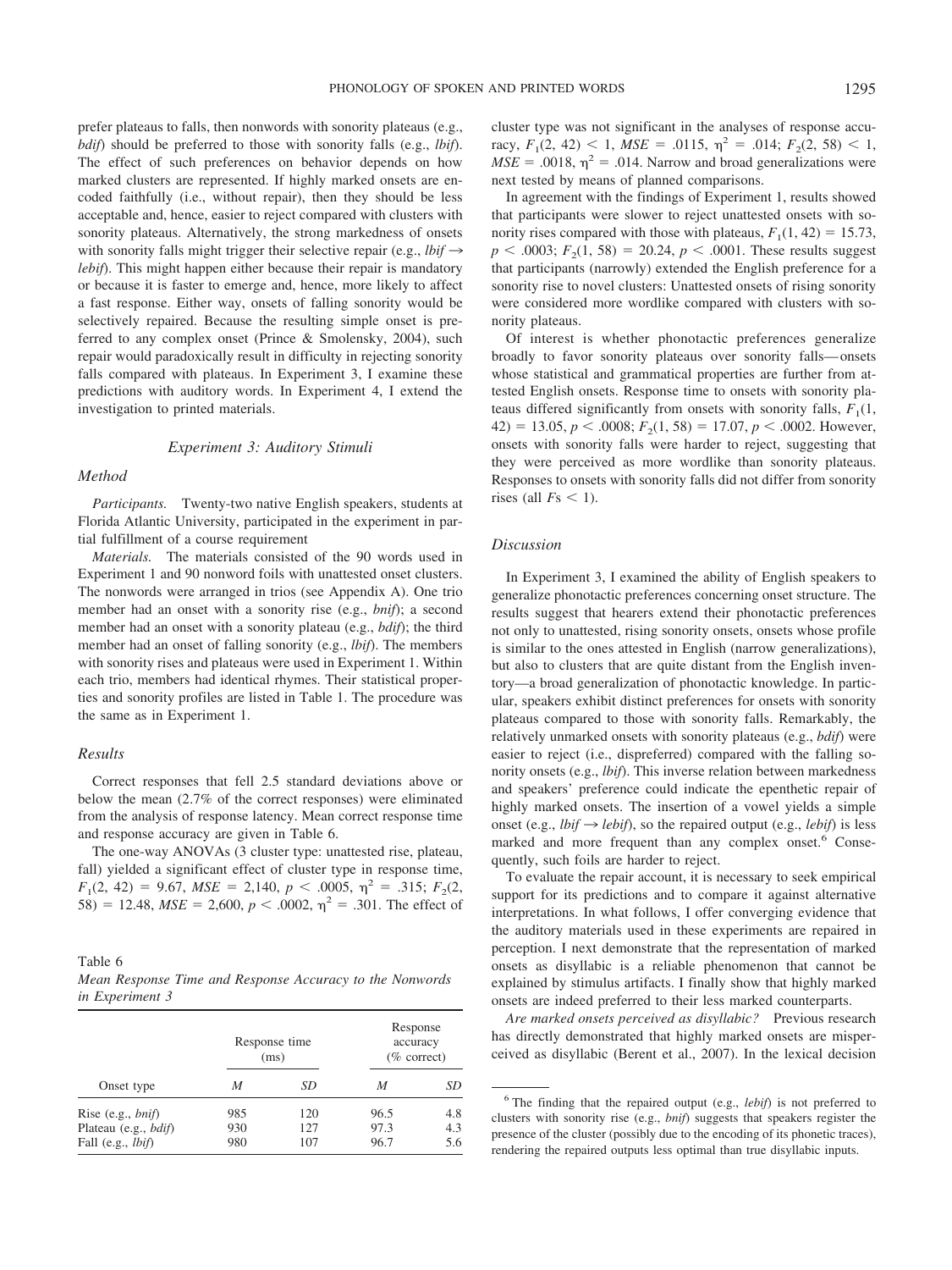

*Figure 1.* The distribution of correct and erroneous responses in the spelling task. Erroneous responses include (a) epenthesis (e.g., *lbif*  $\rightarrow$  *lebif*); (b) responses that omit one of the clusters' consonants (e.g., *lbif*  $\rightarrow$  *bif*—that is, consonant–vowel– consonant responses); (c) responses that maintain the skeletal structure of the input but change one of its segments (e.g.,  $lbif \rightarrow blif$ , or consonant–consonant–vowel–consonant responses); and (d) others, either omissions or responses that vastly distort the input. Means reflect the percentage relative to the total number of responses across all items.  $CVC =$  consonant–vowel–consonant;  $CCVC =$  consonant–consonant– vowel– consonant.

task, however, repair is expressed indirectly, in the difficulty to reject nonwords with clusters of falling sonority. To show that perceptual repair specifically applies to the materials used here, I asked a group of 16 participants (Florida Atlantic University students who were native English speakers) to transcribe the auditory materials using English spelling. If marked onsets are repaired by epenthesis, then most erroneous responses should reflect the epenthesis of a vowel. An inspection of the transcription data (see Figure 1) supports this prediction. Most responses (59% of the total responses) manifested the epenthesis of a vowel, and in most cases (97% of the epenthetic responses), the vowel was inserted between the two initial consonants (e.g., *lbif*  $\rightarrow$  *lebif*). Note, however, that in the spelling task, epenthetic repair was not limited to onsets of falling sonority. In fact, such repair was the most frequent response to each of the three types of unattested clusters. The high rate of epenthesis might be due to the greater memory demands of the spelling task: The need to maintain the transcribed input in phonological working memory might have prompted its repair. Although the demands of the spelling task differ from online lexical decision, its results converge with previous research (Berent et al., 2007) to show that marked, unattested onsets are subject to epenthetic repair.

*Why lbif is perceived as lebif—the role of stimulus artifacts.* The discussion so far has attributed the misperception of highly marked onsets to a phonological process that perceptually recodes them as disyllabic. But according to an alternative explanation, this misperception is due to stimulus artifacts. Because the materials were generated by splicing (e.g., *lbif* was spliced from the recording of *lebif*), it is possible that the traces of the vowels were not fully eliminated from onsets with sonority falls. As reported in the Experiment 1 *Method* section, the three types of clusters were considered (equally) monosyllabic by Russian speakers (whose grammar tolerates sonority plateaus and falls). Nonetheless, it is useful to demonstrate that the findings do not depend on this particular set of materials. To this end, I conducted two replications of Experiment 3. The first used another set of newly recorded and spliced items that largely overlap with those used in Experiment 3. The results ( $N = 16$  participants; see Table 7 for response time and accuracy) remain unchanged: Unattested onsets with sonority rises were harder to reject compared with those with sonority plateaus,  $F_1(1, 30) = 11.13$ ,  $p < .003$ ;  $F_2(1, 58) = 12.22$ ,  $p < .001$ . Conversely, onsets with sonority plateaus were rejected significantly more quickly compared with those with sonority falls—  $F_1(1, 30) = 6.29, p < .02; F_2(1, 58) = 5.92, p < .02$ .02—suggesting that onsets with sonority falls are repaired.

A second replication used unspliced materials recorded by a native Russian speaker.<sup>7</sup> The results ( $N = 28$  participants) are presented in Table 7. Once again, the responses of English speakers to clusters with sonority falls were slower compared with clusters with sonority plateaus,  $F_1(1, 54) = 19.93$ ,  $p < .0002$ ;  $F_2(1, 28) = 14.99, p < .0006$ . In addition, speakers had more errors in the rejection of unattested onsets with sonority rises compared with sonority plateaus,  $F_1(1, 30) = 64.12$ ,  $p < .0001$ ;  $F<sub>2</sub>(1, 28) = 2.66, p < .12$ . These findings suggest that the

 $7$  The materials corresponded to a subset of 15 trios selected from the set of 30 nonword trios used in Experiment 3. This subset excludes clusters that begin with *r* because the trill in the Russian pronunciation might offer participants with an obvious phonetic cue for the classification of these items as foreign to English.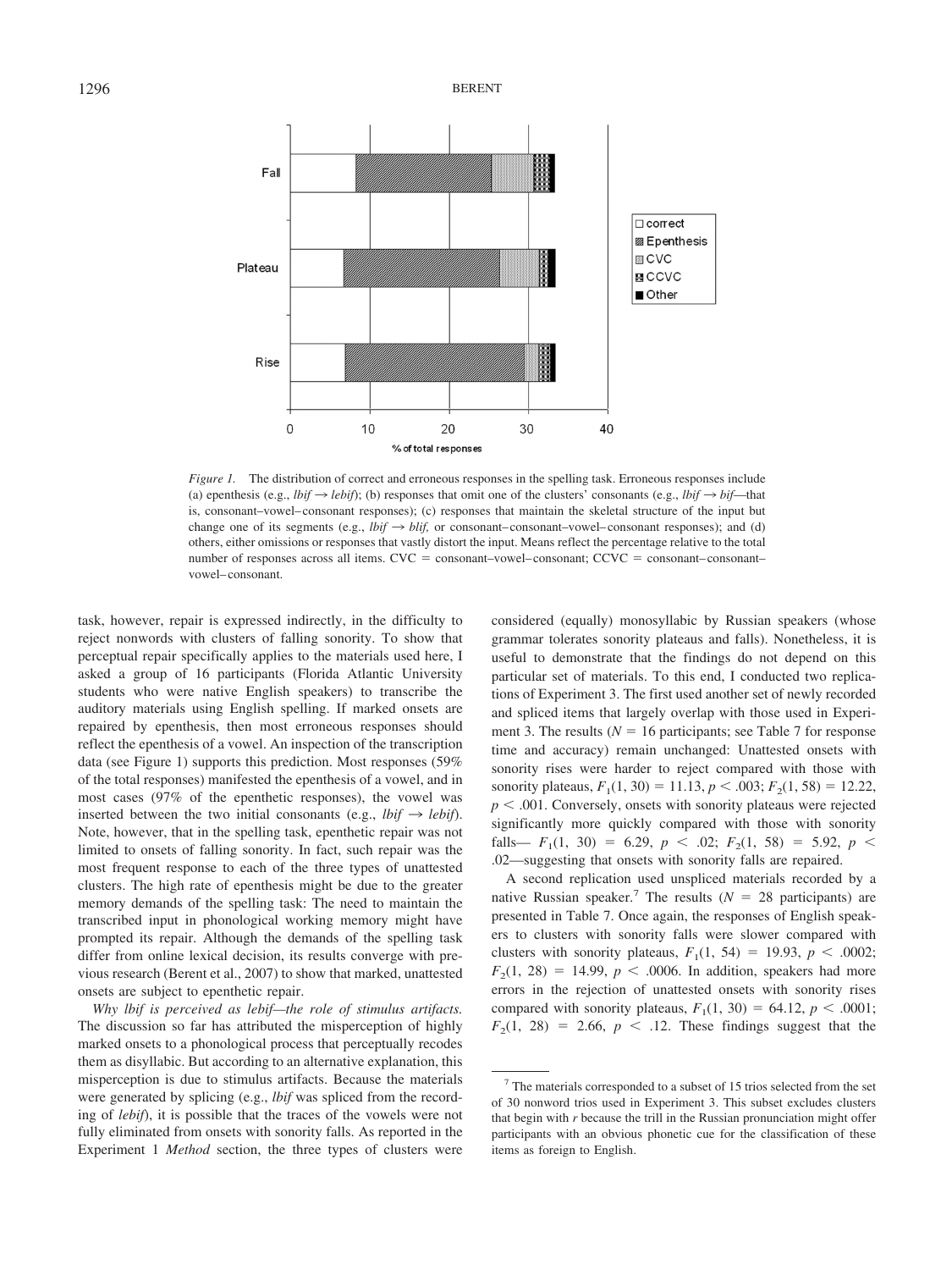#### Table 7

| Mean Response Time and Response Accuracy to the Nonwords  |  |
|-----------------------------------------------------------|--|
| Used in the Replications of Experiment 3 With Spliced and |  |
| <b>Naturally Recorded Materials</b>                       |  |

|                              |                              | Response time<br>(ms) |      | Response<br>accuracy<br>$(\%$ correct) |
|------------------------------|------------------------------|-----------------------|------|----------------------------------------|
| Onset type                   | M                            | SD                    | M    | SD                                     |
|                              | Spliced materials            |                       |      |                                        |
| Rise (e.g., $bnif$ )         | 1,035                        | 81.1                  | 95.5 | 5.0                                    |
| Plateau (e.g., bdif)         | 979                          | 106.4                 | 95.8 | 4.8                                    |
| Fall (e.g., <i>lbif</i> )    | 1,021                        | 94.8                  | 94.8 | 4.4                                    |
|                              | Naturally recorded materials |                       |      |                                        |
| Rise (e.g., $bnif$ )         | 859                          | 77.7                  | 89.5 | 4.4                                    |
| Plateau (e.g., <i>bdif</i> ) | 865                          | 72.0                  | 97.8 | 4.1                                    |
| Fall (e.g., <i>lbif</i> )    | 920                          | 88.4                  | 97.1 | 4.3                                    |

difficulty in rejecting onsets of falling sonority is not due to stimulus artifact.

*Do speakers prefer lbif to bdif?* The persistent difficulty in rejecting nonwords with sonority falls is attributed to their repair as more preferred (i.e., less marked and more frequent) structures (e.g., *lbif* as *lebif*). To directly show that (the repaired representations of) marked onsets are preferred to their (unrepaired) less marked counterparts, I next asked a group of native English speakers to compare the onsets with plateaus versus falls. In each trial, participants were presented with two auditory nonwords, corresponding to a matched pair of unattested onsets that differed on their sonority profile (with order counterbalanced). They were asked to determine which stimulus sounded better as an English word. When comparing sonority rises with sonority plateaus (e.g., *bnif* vs. *bdif*), participants favored clusters with sonority rises (i.e., the relatively unmarked option) on 56% of the trials, a preference that was significantly higher than chance,  $t_1(47) = 4.58$ ,  $p <$ .0001;  $t_2(29) = 3.64$ ,  $p < .002$ . Conversely, when clusters with sonority plateaus were compared with those with sonority falls (e.g., *bdif* vs. *lbif*), participants favored clusters with sonority falls (i.e., the most marked option) on 56% of the trials, a preference that was significantly greater than chance in the analysis by participants, and marginally so by items,  $t_1(47) = 3.31$ ,  $p < .002$ ;  $t_2(29) = 1.93$ ,  $p < .07$ . These results demonstrate that nonwords with sonority falls are preferred to less marked onsets with sonority plateaus. Past research (Berent et al., 2007) has shown that such items are repaired in perception. It thus appears that the paradoxical difficulty to reject the most marked items reflects a process of repair, triggered by the dispreference for such clusters.<sup>8</sup>

Before moving to examine readers' sensitivity to such broad generalizations, I should briefly comment on the modulation of repair by task demands. Using syllable and identity judgment of auditory materials, past researchers have observed a linear relationship between markedness and repair: As the markedness of the onset cluster increased, participants were more likely to judge them as disyllabic (Berent et al., 2007). In contrast, the present lexical decision task implicates repair only of extremely marked onsets of falling sonority. The divergence might well reflect differences in task demands. Syllable- and identity-judgment tasks require explicit evaluation of the structure of the auditory stimulus, whereas lexical decision elicits a fast discrimination between words and nonwords. The temporal properties of the lexical decision task could have either attenuated its sensitivity to the (slower, but presumably automatic) repair of less marked onsets or reduced the scope of repair, eliminating it in all but the most marked onsets of falling sonority. Despite these divergent manifestations, both tasks implicate sensitivity to broad phonotactic preferences. In Experiment 4, I examined whether such broad preferences extend to reading by replicating Experiment 3 with printed materials.

## *Experiment 4: Printed Stimuli*

## *Method*

The materials corresponded to the same items used in Experiment 3. The procedure, a phonological lexical decision task, is as described in Experiment 2.

#### *Results and Discussion*

Correct responses falling 2.5 standard deviations above the mean and responses faster than 200 ms (3.6% of the correct responses) were excluded from the analysis of response latency. Mean correct response time and response accuracy are presented in Table 8.

An inspection of the means suggests that participants were once again sensitive to the distinction between onsets of sonority rise and plateaus. But unlike the responses to auditory words, there was no evidence that nonwords with falling sonority were harder to reject. The ANOVA yielded a significant effect of onset type in response accuracy— $F_1(2, 42) = 7.01$ ,  $MSE = .002$ ,  $p < .003$ ,  $\eta^2$  = .248;  $F_2(2, 58)$  = 3.36,  $MSE$  = .007,  $p < .05$ ,  $\eta^2$  = .104—and a marginally significant effect in response time— $F_1(2, 1)$  $42) = 3.16$ ,  $MSE = 1,602$ ,  $p < .06$ ,  $\eta^2 = .131$ ;  $F_2(2, 58) = 4.96$ ,  $MSE = 2,060, p < .02, \eta^2 = .146$ . Planned comparisons suggested that unattested onsets with rising sonority elicited significantly slower responses—*F*<sub>1</sub>(1, 42) = 4.15,  $p < .05$ ;  $F_2(1, 58)$  = 5.0,  $p < .03$ — compared with onsets with sonority plateaus. A similar trend was observed in the analysis of response accuracy,  $F_1(1, 42) = 4.28, p < .05; F_2(1, 58) = 2.11, p < .17.$  However, responses to onsets with sonority plateaus and falls did not differ reliably: in response time,  $F < 1$ ; in response accuracy,  $F_1(1,$  $42) = 2.78, p < .12$ ; and  $F<sub>2</sub>(1, 58) = 1.25, p < .27$ .

#### *Experiment 5: Printed Stimuli*

The contrast in the findings of Experiment 3 versus Experiment 4 implies differences between the phonological representations

<sup>8</sup> According to an alternative explanation, the distinction between sonority falls and plateaus could be informed by the linguistic experience of English speakers. As noted earlier (see footnote 3), English tolerates *s*-obstruent onsets, onsets that, on some accounts, reflect a fall in sonority (Kiparsky, 1979). The difficulty experienced by participants in rejecting onsets of falling sonority could thus reflect the effect of familiarity, rather than of repair. However, this account fails to explain why onsets of falling sonority are perceived as disyllabic (Berent et al., 2007). The hypothesis that such onsets are repaired in perception explains both their misperception as disyllabic and their preference.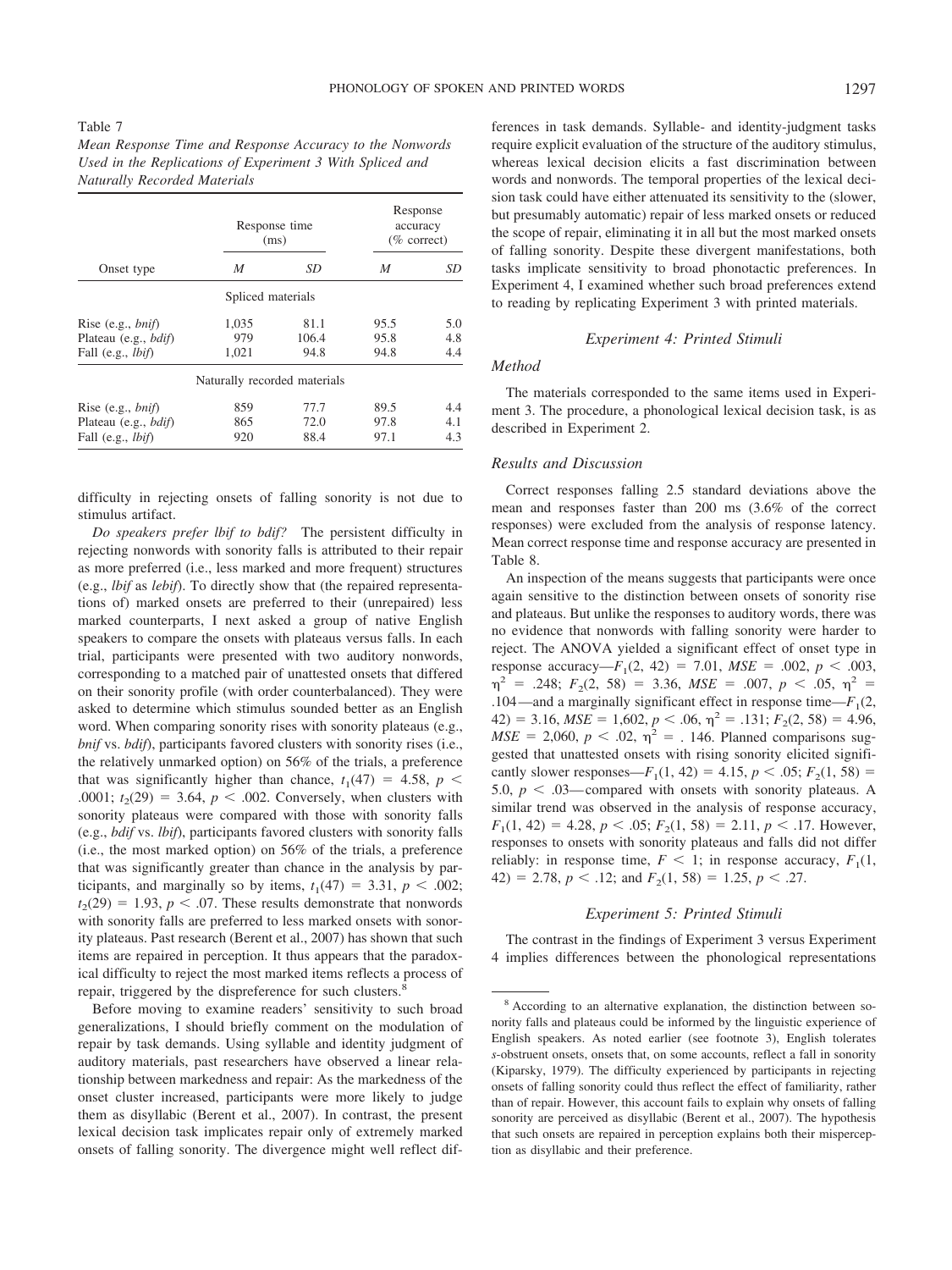| Table 8 |                                                          |  |  |  |  |
|---------|----------------------------------------------------------|--|--|--|--|
|         | Mean Response Time and Response Accuracy to the Nonwords |  |  |  |  |
|         | in Experiment 4                                          |  |  |  |  |

|                              |       | Response time (ms) |      | Response<br>accuracy<br>$(\%$ correct) |
|------------------------------|-------|--------------------|------|----------------------------------------|
| Onset type                   | M     | SD                 | M    | SD                                     |
| Rise $(e.g., bnif)$          | 727.1 | 98.5               | 87.6 | 11.4                                   |
| Plateau (e.g., <i>bdif</i> ) | 702.5 | 101.9              | 90.6 | 9.0                                    |
| Fall (e.g., <i>lbif</i> )    | 699.4 | 124.9              | 93.1 | 8.5                                    |

assembled to spoken and printed words. Unlike the representation of spoken language, the representation of printed words appears to be insensitive to broad phonological generalizations. Because this conclusion is based on a null result, it is important to demonstrate the consistency of this finding and its generality. For example, one might worry that the failure to distinguish items with sonority plateaus and falls might be due to the overall phonological illegality of this set of nonwords. This could have allowed for a fast discrimination between printed targets and foils and reduced the specificity of phonological computation. To address this concern, Experiment 5 reexamines responses to foils with sonority plateaus and falls (e.g., *bdif, lbif*) in the context of foils with attested onset clusters (e.g., *blif*). Because the phonological structure of such foils is similar to existing English words, their inclusion is expected to slow down the discrimination and to encourage attention to phonotactics. If readers in the phonological lexical decision task access the full range of (grammatical or statistical) phonotactic constraints on spoken language, then the distinction between sonority plateaus and falls might emerge when attention to phonology is encouraged. In contrast, if readers are unable to broadly generalize their knowledge of onset structure, then they should remain insensitive to the distinction between onsets of level and falling sonority despite greater attention to the phonological structure of the stimuli.

## *Method*

*Participants.* Twenty-eight English speakers, students at Florida Atlantic University, took part in the experiment in partial fulfillment of a course requirement.

*Materials.* The materials were identical to Experiment 4, the only exception being that the group of foils with unattested sonority rises was replaced by the group of items with attested onset clusters used in Experiment 2. All other aspects of the procedure remained unchanged.

## *Results and Discussion*

Outliers (correct responses slower than 2.5 standard deviations from the mean or faster than 200 ms) were removed from the analyses of response time. This procedure resulted in the exclusion of 2.8% of the total correct responses. Mean response times and response accuracy are given in Table 9.

An inspection of the means confirms that responses in Experiment 5 were slower and less accurate compared with Experiment 4, suggesting that the presence of foils with attested onsets rendered the discrimination task more difficult. Nonetheless, the pattern of results remains unchanged. An ANOVA yielded a significant effect in both response time— $F_1(2, 54) = 21.48$ ,  $MSE = 3,923$ ,  $p < .0002$ ,  $\eta^2 = .443$ ;  $F_2(2, 58) = 69.20$ ,  $MSE =$ 1,777,  $p < .0002$ ,  $\eta^2 = .705$ —and accuracy,  $F_1(2, 54) = 103.01$ ,  $MSE = .011$ ,  $p < .0002$ ,  $\eta^2 = .792$ ;  $F_2(2, 58) = 122.87$ ,  $MSE =$ .01,  $p < .0002$ ,  $\eta^2 = .809$ . In agreement with previous experiments, foils with attested clusters were more difficult to reject than were those with unattested clusters, either clusters with sonority plateaus—*F*<sub>1</sub>(1, 54) = 30.91,  $p < .0001$ ;  $F_2(1, 58) = 97.51$ ,  $p <$ .0001;  $F_1(1, 54) = 143.77, p < .0001; F_2(1, 58) = 171.55, p < .0001$ .0001 (in response time and accuracy, respectively)— or falls—  $F_1(1, 54) = 33.41, p < .0001; F_2(1, 58) = 109.62, p < .0001;$  $F_1(1, 54) = 164.35, p < .0001; F_2(1, 58) = 169.19, p < .0001$  (in response time and accuracy, respectively). Crucially, responses to clusters with sonority plateaus did not differ from clusters of falling sonority (all  $Fs < 1$ ). This finding converges with the outcome of Experiment 4 to suggest that the phonotactic preferences of readers in these experiments are narrower than those of hearers.

## General Discussion

This research investigated whether the phonological representation of print is isomorphic to that of spoken language. As a case study, I examined the restrictions on onset structure. Previous research (Berent et al., 2007) has suggested that, across languages, onsets with small sonority rises are preferred to onsets of level sonority, which, in turn, are preferred to onsets of falling sonority (e.g., *bnif*  $\geq$  *bdif*  $\geq$  *lbif*). Such universal preferences further constrain the identification of auditory words by speakers of English despite the absence of such sonority profiles in their language. The goal here was to test whether similar phonotactic preferences constrain the representation of printed words online, in silent reading. To address this question, I compared responses to auditory and printed nonwords presented as foils in the lexical decision task.

The results of five experiments demonstrate that English speakers manifest preferences regarding unattested onsets and such preferences are found with either spoken or printed materials. However, the scope of those preferences was modulated by the modality of the input—visual or auditory. The results of Experiments 1 and 2 showed that hearers and readers had greater difficulties rejecting nonword foils of rising sonority compared with plateaus, suggesting that onsets with sonority rises are preferred irrespective of stimulus modality. Input modality, however, did

*Mean Response Time and Response Accuracy to the Nonwords in Experiment 5*

|                                                                                       |                         | Response time<br>(ms)  | Response<br>accuracy<br>$(\%$ correct) |                      |  |
|---------------------------------------------------------------------------------------|-------------------------|------------------------|----------------------------------------|----------------------|--|
| Onset type                                                                            | M                       | SD                     | М                                      | SD                   |  |
| Attested (e.g., <i>blif</i> )<br>Plateau (e.g., <i>bdif</i> )<br>Fall (e.g., $lbif$ ) | 813.9<br>720.8<br>717.2 | 134.9<br>108.8<br>81.6 | 55.0<br>89.7<br>92.11                  | 20.2<br>10.9<br>15.0 |  |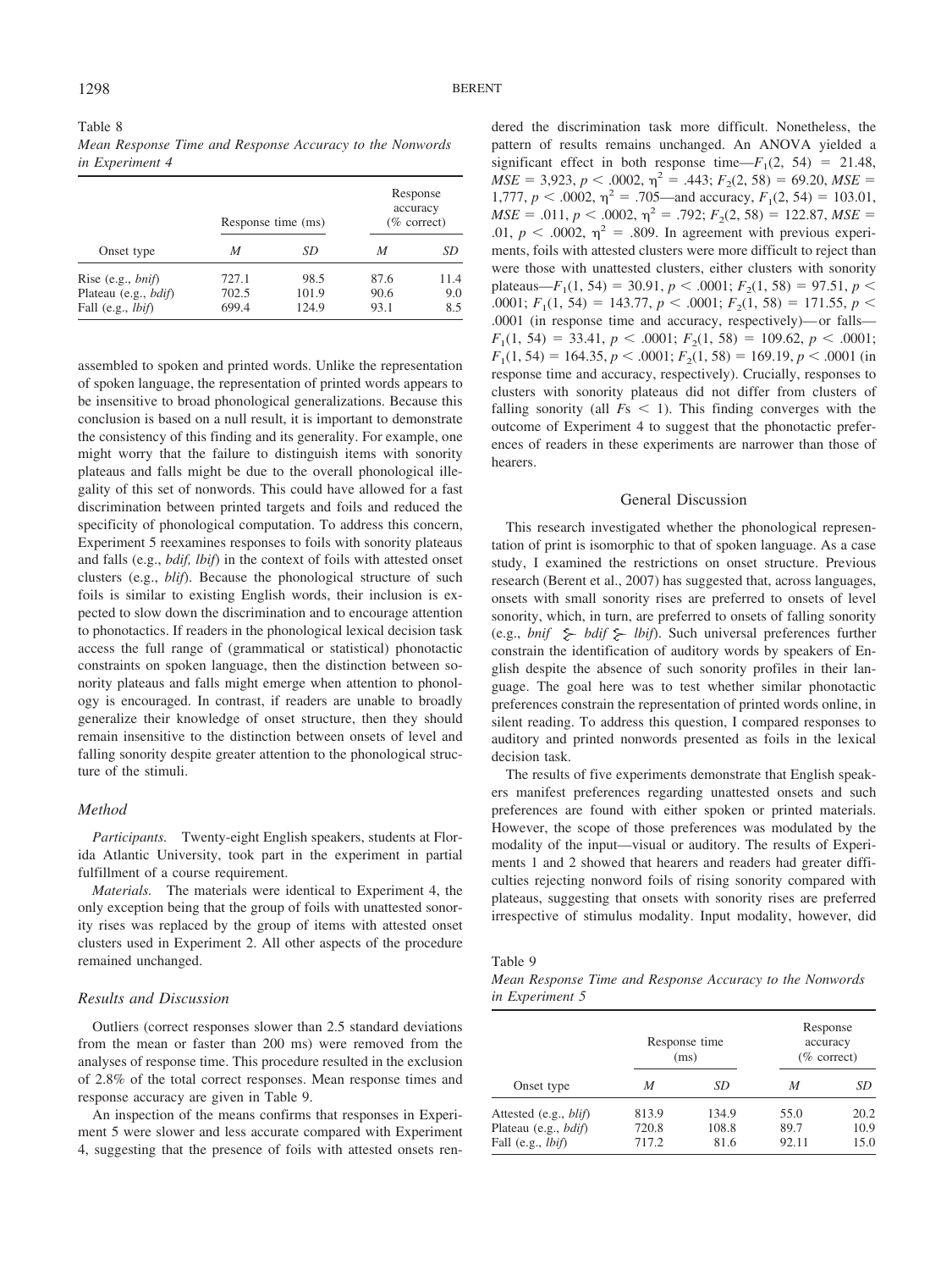modulate the distinction between sonority plateaus and falls profiles that are markedly dissimilar from English onsets. When presented with spoken stimuli (in Experiment 3), nonword foils with marked onsets of falling sonority were rejected more slowly (i.e., preferred) than onsets with sonority plateaus, a finding attributed to the repair of marked onsets as disyllabic (e.g., *lbif* as *lebif*). In contrast, no difference between onsets with plateaus and falls was observed when the materials were presented visually (in Experiments 4 and 5).

The contrast between the scope of phonotactic distinctions available to hearers and readers raises the possibility that the phonological representations mediating responses in the two modalities are not isomorphic. As noted in the introduction, the three types of unattested onsets under investigation differ on both their grammatical and statistical properties. The difference between the scope of the generalizations with spoken and printed words could thus reflect the differential contribution of statistical and grammatical constraints to the representation of printed and spoken materials in these experiments. To address this possibility, I next compare the sensitivity of hearers and readers to grammatical knowledge related to sonority. The initial set of analyses examines the effect of grammatical constraints with auditory words; subsequent parallel analyses are conducted for the printed materials. The final section discusses some explanations for the distinct behaviors of hearers and readers.

# *Are Hearers Sensitive to Grammatical Sonority-Related Knowledge?*

The first set of analyses examines hearers' sensitivity to grammatical sonority-related knowledge by means of several stepwise multiple regression analyses using hierarchical procedures (i.e., forced entry of predictors in steps). To control for the contribution of statistical knowledge, I first forced into the model several indices of whole-word segment co-occurrence (position-specific phoneme frequency, biphone frequency, the number of neighbors, and their frequency, listed in Table 1). These analyses also assessed the possibility that the distinction between unattested onsets might be due to phonological factors unrelated to sonority. Greenberg (1978) noted the tendency of onset consonants to avoid sharing the same place of articulation (i.e., onsets containing homorganic consonants are dispreferred), and this constraint appears to modulate the perception of unattested clusters in laboratory tasks (Hallé et al., 1998). Accordingly, homorganicity was forced as a second predictor into the regression model. The effect of sonority was entered as the third and last predictor. As shown in Table 10, the effect of sonority was marginally significant in Experiment 1 and significant in Experiment 3 after controlling for these factors.

A second analysis examined the possibility that the effect of sonority might be specifically due to the statistical properties of onset consonants. To this end, the regression analysis was repeated while first forcing into the model the onset properties listed in Table 1 (the number of four-phoneme words sharing the cluster's first and second consonants and their frequency); homorganicity was forced as a second predictor, whereas sonority was entered as the third and last predictor. Once again, the effect of sonority was significant after controlling for the clusters' statistical properties and homorganicity (see Table 11).

A third analysis examined whether hearers' knowledge of phonotactics reflects the frequency of specific features at onset clusters. This possibility is far more difficult to assess, as there are no widely available statistical databases of feature co-occurrence. To make a first approximation, I thus focus on the frequency of a single feature that is characteristic of English onsets. Most (27 of the 36) biconsonantal onsets in English include a coronal segment as their second consonant. The next most frequent place of articulation for the second consonant—labial—is far less frequent (8 cases), and the mean biphone probability of consonant-labial onsets (.0025) is less than half the probability of onsets whose second consonant is a coronal (.0051). If the preference for onsets of rising sonority reflects only the statistical frequency of features in the English lexicon, then the effect of markedness should be modulated (or even subsumed) by the effect of feature frequency. However, a comparison of the responses to items including either coronals or noncoronals as the second onset consonant did not yield a significant effect of feature frequency in either Experiment

*Stepwise Linear Regression Analyses of Responses to Auditory Stimuli (Experiments 1 and 3)*

| Comparison and<br>step | Predictor                         | $\Delta R^2$ | df    | F     | $\boldsymbol{p}$ |
|------------------------|-----------------------------------|--------------|-------|-------|------------------|
|                        |                                   | Experiment 1 |       |       |                  |
| Rises vs. plateaus     |                                   |              |       |       |                  |
|                        | Whole-word statistical properties | .054         | 4, 55 | $<$ 1 | ns               |
| $\overline{2}$         | Homorganicity                     | .003         | 1, 54 | <1    | ns               |
| 3                      | Sonority                          | .060         | 1,53  | 3.63  | .07              |
|                        |                                   | Experiment 3 |       |       |                  |
| Rises vs. plateaus     |                                   |              |       |       |                  |
|                        | Whole-word statistical properties | .156         | 4, 55 | 2.54  | .06              |
|                        | Homorganicity                     | .004         | 1, 54 | $<$ 1 | ns               |
|                        | Sonority                          | .107         | 1,53  | 7.78  | .008             |
| Plateaus vs. falls     |                                   |              |       |       |                  |
|                        | Whole-word statistical properties | .117         | 4, 55 | 1.82  | .15              |
|                        | Homorganicity                     | .02          | 1, 54 | < 1.1 | ns               |
|                        | Sonority                          | .271         | 1,53  | 24.09 | .001             |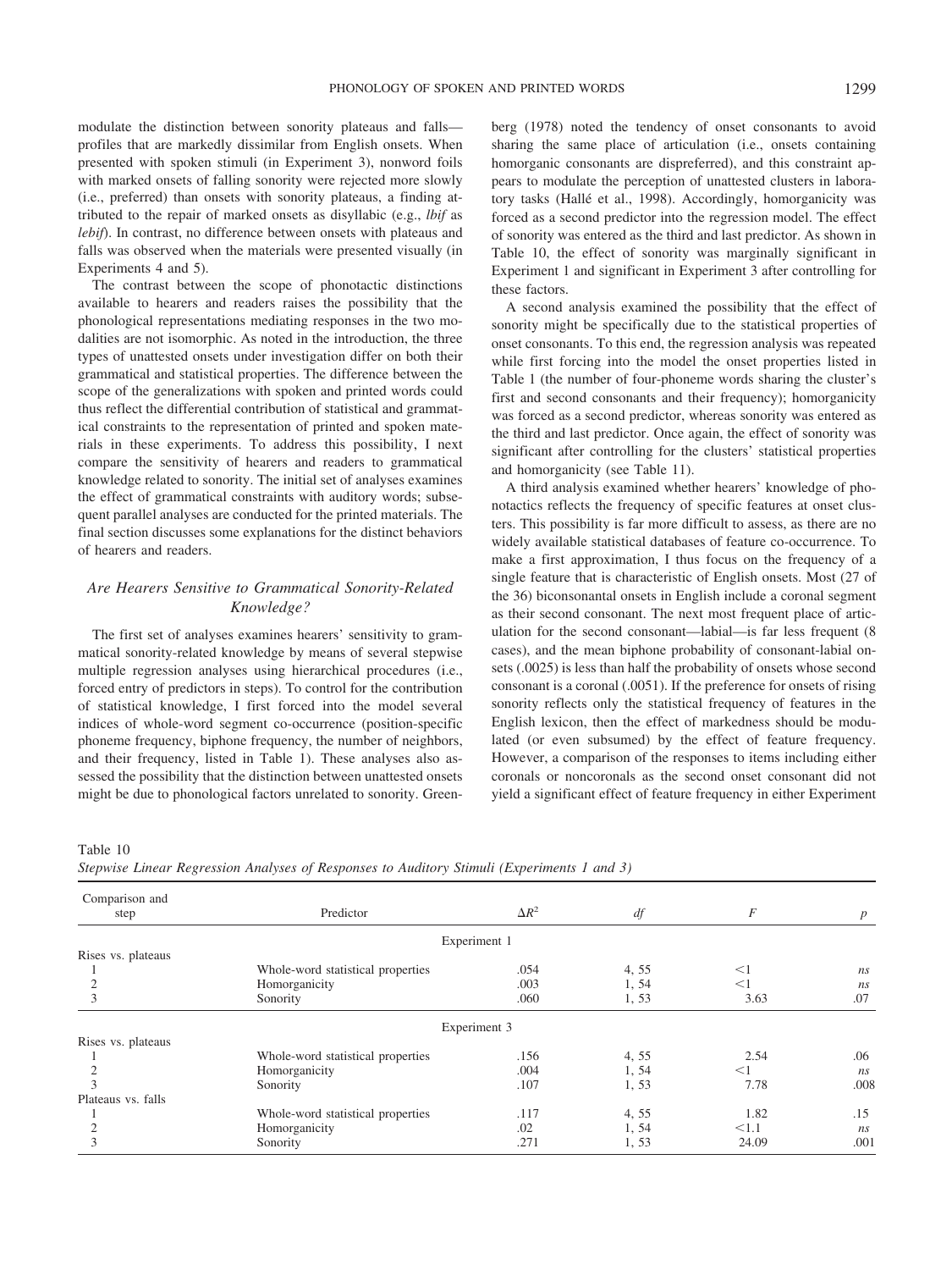| Stepwise Linear Regression Analyses of Responses to Auditory Stimuli (Experiments 1 and 3) |                             |              |       |          |                 |
|--------------------------------------------------------------------------------------------|-----------------------------|--------------|-------|----------|-----------------|
| Comparison and<br>step                                                                     | Predictor                   | $\Delta R^2$ | df    | F        | $p_{\parallel}$ |
|                                                                                            |                             | Experiment 1 |       |          |                 |
| Rises vs. plateaus                                                                         |                             |              |       |          |                 |
|                                                                                            | Frequency of onset phonemes | .147         | 4, 55 | 2.37     | .07             |
|                                                                                            | Homorganicity               | .000         | 1, 54 | $<$ 1    | ns              |
|                                                                                            | Sonority                    | .063         | 1, 53 | 4.24     | .05             |
|                                                                                            |                             | Experiment 3 |       |          |                 |
| Rises vs. plateaus                                                                         |                             |              |       |          |                 |
|                                                                                            | Frequency of onset phonemes | .268         | 4, 55 | 5.02     | .002            |
|                                                                                            | Homorganicity               | .000         | 1, 54 | $\leq$ 1 | ns              |
|                                                                                            | Sonority                    | .096         | 1,53  | 7.97     | .007            |
| Plateaus vs. falls                                                                         |                             |              |       |          |                 |
|                                                                                            | Frequency of onset phonemes | .212         | 4, 55 | 3.69     | .01             |
|                                                                                            | Homorganicity               | .001         | 1, 54 | $\leq$ 1 | ns              |
|                                                                                            | Sonority                    | .210         | 1, 53 | 19.23    | .001            |

1 or  $3-F_2(1, 56) < 1$ ,  $\eta^2 = .001$ ;  $F_2(1, 84) = 1.2$ ,  $p < .28$ , ns,  $\eta^2 = .014$  (for Experiments 1 and 3, respectively)—nor did feature frequency interact with cluster type— $F_2(1, 56) < 1$ ,  $\eta^2 = .014$ ;  $F_2(1, 84) = 1.45, p < .24, \eta^2 = .033, ns$  (for Experiments 1 and 3, respectively).

Finally, I considered the possibility that the experimental findings reflect the co-occurrence of consonants in fast speech. English speakers are known to reduce pretonic schwas (e.g., *believe*  $\rightarrow$ *b'lieve*). Such reductions could potentially give rise to onset clusters that are otherwise unattested in their lexicon (e.g., *beneath*  $\rightarrow$  *b*'*neath*;  $debate \rightarrow d'bate$ ). However, the rate of reduction does not agree with the preferences implicated by the present results. For example, the results suggest that stop–nasal sequences are preferred to stop–stop sequences, but the rate of reduction for stop–schwa–nasal and stop– schwa–stop sequences approaches zero (Davidson, 2006b).

The experimental results suggest that hearers possess productive grammatical knowledge that is irreducible to various statistical measures of segment and feature co-occurrence either in their lexicon or in fast speech. It is important to note that the contribution of the grammar is inferred from the failure of a specific set of statistical indices to account for the findings. Such a failure, however, cannot rule out the possibility that some other statistical indices could capture the results. But even if the findings were compatible with either statistical or grammatical optimality theoretic explanations, the grammatical account is arguably preferable for its ability to offer a principled explanation of the statistical properties of the typology, in general, and the linguistic experience of English speakers, in particular. Note, however, that hearers' putative sensitivity to grammatical phonological constraints does not negate their demonstrable sensitivity to statistical structure (Dell et al., 2000; Frisch, Large, & Pisoni, 2000; Luce & Pisoni, 1998; Vitevitch, Luce, Pisoni, & Auer, 1999). A final regression analysis (see Table 12) indeed suggests that statistical properties uniquely account for the auditory lexical decision results in Experiment 3 even after controlling for the grammatical properties of the materials in the initial steps. The conclusion that hearers are sensitive to the statistical properties of spoken language is indeed uncontroversial. The novel contribution of the present findings is

Table 12

*Stepwise Linear Regression Analyses of Responses to Auditory Stimuli (Experiments 1 and 3)*

| Comparison and     |                             |              |       |       |                  |
|--------------------|-----------------------------|--------------|-------|-------|------------------|
| step               | Predictor                   | $\Delta R^2$ | df    | F     | $\boldsymbol{p}$ |
|                    |                             | Experiment 1 |       |       |                  |
| Rises vs. plateaus |                             |              |       |       |                  |
|                    | Homorganicity               | .005         | 1,58  | $<$ 1 | ns               |
|                    | Sonority                    | .093         | 1,57  | 5.86  | .019             |
| 3                  | Frequency of onset phonemes | .112         | 4,53  | 1.88  | .13              |
|                    |                             | Experiment 3 |       |       |                  |
| Rises vs. plateaus |                             |              |       |       |                  |
|                    | Homorganicity               | .019         | 1,58  | 1.1   | ns               |
|                    | Sonority                    | .166         | 1,57  | 11.64 | .001             |
| 3                  | Frequency of onset phonemes | .179         | 4,53  | 3.72  | .010             |
| Plateaus vs. falls |                             |              |       |       |                  |
|                    | Homorganicity               | .009         | 1,58  | $<$ 1 | ns               |
| 2                  | Sonority                    | .206         | 1, 57 | 14.92 | .001             |
| 3                  | Frequency of onset phonemes | .207         | 4, 53 | 4.75  | .002             |

Table 11

## 1300 BERENT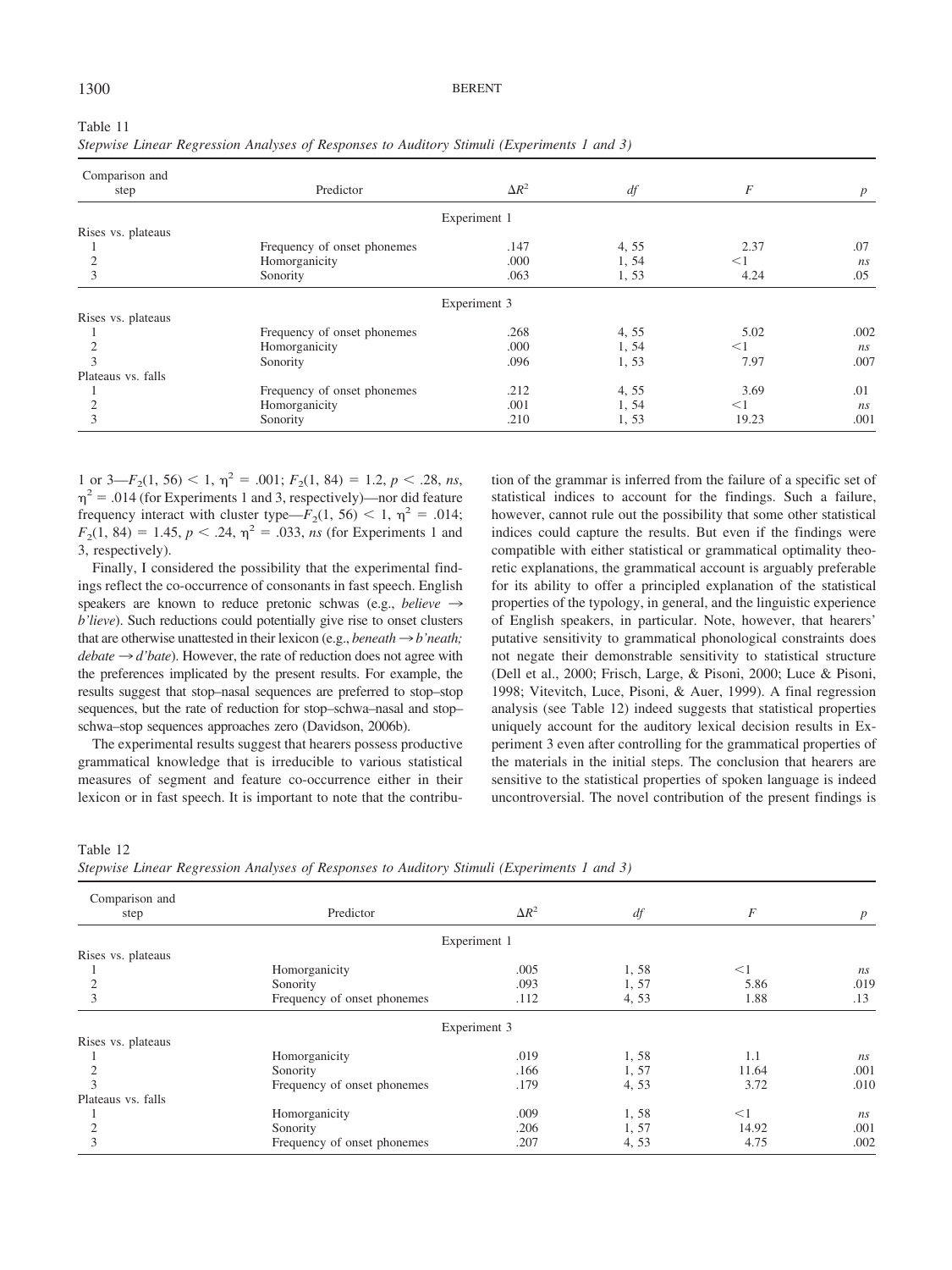in showing that the online representation of spoken words might also be shaped by grammatical constraints related to sonority.

## *Do Readers Constrain the Sonority of Printed Words?*

In view of the grammatical constraints on the representation of spoken language, one wonders whether such constraints shape the representation of print. Because participants in these experiments were explicitly required to determine whether an item sounded like a real word, and because all targets (i.e., "yes" responses) consisted of pseudohomophones (e.g., *klip*), readers must have assembled some phonological structure for these items. Of interest is whether this representation is isomorphic to the one computed by hearers. Readers' insensitivity to the distinction between sonority plateaus and falls—a distinction that constrains the processing of spoken language— could suggest that the phonotactic knowledge available to them is more limited than the broad grammatical distinctions consulted by hearers.

To determine whether readers are sensitive to the grammatical structure of novel onsets, I conducted two sets of regression analyses. The initial analysis probed for the contribution of grammatical knowledge after controlling for the whole-word statistical properties listed in Table 4 (bigram count, bigram frequency, number of neighbors, and neighbor frequency). These statistical properties were forced as the first predictor. As in the analyses of auditory items, I also assessed the possibility that the dispreference for marked onsets might be due to the homorganicity of a few of the items by entering this factor as a second predictor. In each case, the effect of sonority (entered last) remained significant after controlling for the statistical properties of onsets with rises versus plateaus (see Table 13).

This unique effect of sonority could reflect the effect of grammatical constraints on reading. Alternatively, this result might be due to a failure to fully control the statistical properties of these items. Indeed, the measure of bigram frequency disregards the frequency of individual  $C_1$  and  $C_2$  letters. For example, the bigram measure renders the onsets *bn* and *bd* equally frequent (a bigram frequency of zero) even though they differ considerably on the frequency of their second letter: *n* frequently occurs second in four-letter English words (there are 33 such words), whereas *d* is far less frequent (13 such words). To control for the frequency of the onset consonants, I conducted a second analysis that considers the indices of  $C_1$  and  $C_2$  frequency in four-letter words, listed in Table 4. This additional control changed the results quite dramatically: Once the frequency of onset consonants was accounted for, the grammatical effect of sonority was no longer significant in any of the visual experiments (see Table 14). Conversely, a final regression analysis in which the grammatical properties of the items were entered first yielded a reliable effect of statistical properties as the last predictor (see Table 15).

These findings suggest some principled differences in the knowledge and representations available to hearers and readers in these experiments. Hearers were sensitive not only to the statistical structure of novel spoken words but also to grammatical constraints that extend to all three types of novel onsets studied in the present experiments, including the distinction between sonority plateaus and falls— onsets that greatly differ from attested English onsets on both their grammatical and statistical properties. Unlike hearers, readers considered only the statistical properties of the items, and they were insensitive to the broad grammatical distinctions between sonority plateaus and falls.

# *Phonological Representations of Spoken and Printed Words: Why Do They Differ?*

What is the source of the differences between the representations of printed and spoken language? Consider two replies to this

*Stepwise Linear Regression Analyses of Responses to Printed Stimuli (Experiments 2, 4, and 5)*

| Comparison and     |                                   |              |       |          |                  |
|--------------------|-----------------------------------|--------------|-------|----------|------------------|
| step               | Predictor                         | $\Delta R^2$ | df    | F        | $\boldsymbol{p}$ |
|                    | Experiment 2                      |              |       |          |                  |
| Rises vs. plateaus |                                   |              |       |          |                  |
|                    | Whole-word statistical properties | .475         | 4, 55 | 12.42    | .001             |
| $\mathfrak{2}$     | Homorganicity                     | .038         | 1, 54 | 4.21     | .05              |
| 3                  | Sonority                          | .079         | 1, 53 | 10.25    | .003             |
|                    | Experiment 4                      |              |       |          |                  |
| Rises vs. plateaus |                                   |              |       |          |                  |
|                    | Whole-word statistical properties | .243         | 4, 55 | 4.40     | .004             |
| $\mathfrak{2}$     | Homorganicity                     | .004         | 1, 54 | $<$ 1    | ns               |
| 3                  | Sonority                          | .062         | 1, 53 | 4.78     | .04              |
| Plateaus vs. falls |                                   |              |       |          |                  |
|                    | Whole-word statistical properties | .194         | 4, 55 | 3.32     | .02              |
| $\mathfrak{2}$     | Homorganicity                     | .007         | 1, 54 | $<$ 1    | ns               |
| 3                  | Sonority                          | .002         | 1, 53 | $\leq$ 1 | ns               |
|                    | Experiment 5                      |              |       |          |                  |
| Plateaus vs. falls |                                   |              |       |          |                  |
|                    | Whole-word statistical properties | .139         | 4, 55 | 2.22     | .08              |
| $\mathfrak{2}$     | Homorganicity                     | .022         | 1, 54 | 1.4      | .23, ns          |
| 3                  | Sonority                          | .004         | 1,53  | $<$ 1    | ns               |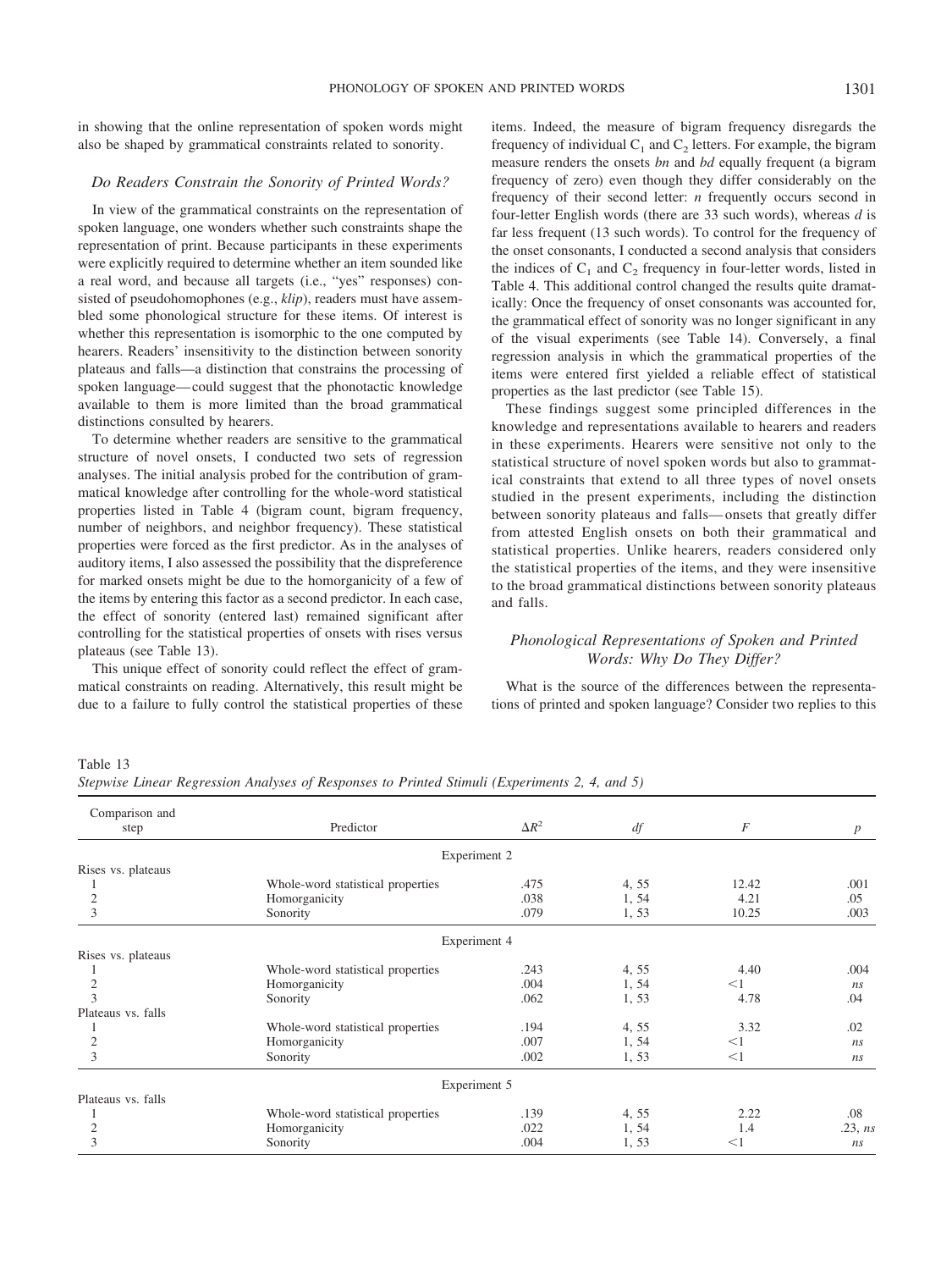question. One answer attributes the divergent outcomes with printed and spoken words to systematic differences between the representations computed by readers and hearers— differences that generalize beyond the particular circumstances of the present experiments. In this view, the representations assembled to print do not support grammatical generalizations related to sonority. This could happen for two different reasons. One is that the relevant grammatical constraints concern only the phonetic properties of various onset cluster (e.g., their perceptibility; see Wright, 2004) rather than their sonority profile. In the absence of phonetic input, readers might be unable to extend these constraints to print. Conversely, the grammar might include phonological knowledge regarding the markedness of sonority profiles, but such knowledge might be inaccessible in reading. Regardless of why readers are unable to consult grammatical knowledge related to sonority, the first set of explanations assumes that such knowledge invariably does not constrain the representation of print.

As an alternative explanation, the representations of printed and spoken words are potentially isomorphic. Readers' insensitivity to grammatical knowledge is caused by the different temporal characteristics of responses to aural and printed stimuli, rather than by stimulus modality per se.<sup>9</sup> A comparison of Experiments 1 and 3 with Experiments 2 and 4 clearly shows that responses to auditory words were slower than responses to visual materials. The faster time course of visual lexical decisions could have either attenuated grammatical phonological computation or merely reduced the sensitivity of the task to presumably mandatory but slower-emerging grammatical constraints. If this explanation is correct, then the effect of grammatical sonority-related constraints on reading could emerge under conditions that encourage the assembly of a detailed phonological representation to print (e.g., when readers attempt to

#### Table 14

*Stepwise Linear Regression Analyses of Responses to Printed Stimuli (Experiments 2, 4, and 5)*

| Predictor     | $\Delta R^2$                                                                                                                | df                                           | F              | $\boldsymbol{p}$ |
|---------------|-----------------------------------------------------------------------------------------------------------------------------|----------------------------------------------|----------------|------------------|
|               |                                                                                                                             |                                              |                |                  |
|               |                                                                                                                             |                                              |                |                  |
|               |                                                                                                                             |                                              |                |                  |
|               | .257                                                                                                                        | 4, 55                                        | 4.74           | .002             |
|               | .022                                                                                                                        | 1, 54                                        | 1.67           | .20              |
| Sonority      | .019                                                                                                                        | 1,53                                         | 1.47           | .23              |
|               |                                                                                                                             |                                              |                |                  |
|               |                                                                                                                             |                                              |                |                  |
|               |                                                                                                                             |                                              |                |                  |
|               | .237                                                                                                                        |                                              | 4.27           | .0074            |
|               | .010                                                                                                                        | 1.54                                         | $<$ 1          | n <sub>s</sub>   |
| Sonority      | .009                                                                                                                        | 1, 53                                        | $<$ 1          | n <sub>s</sub>   |
|               |                                                                                                                             |                                              |                |                  |
|               |                                                                                                                             |                                              |                |                  |
|               | .081                                                                                                                        | 4, 55                                        | 1.21           | .32              |
| Homorganicity | .037                                                                                                                        | 1, 54                                        | 2.27           | .14              |
| Sonority      | .052                                                                                                                        | 1,53                                         | 3.35           | .08              |
|               |                                                                                                                             |                                              |                |                  |
|               |                                                                                                                             |                                              |                |                  |
|               |                                                                                                                             |                                              |                |                  |
|               | .060                                                                                                                        |                                              | $<$ 1          | ns               |
|               | .041                                                                                                                        | 1, 54                                        | 2.47           | .122             |
| Sonority      | .000                                                                                                                        | 1, 53                                        | $<$ 1          | ns               |
|               | Onset frequency<br>Homorganicity<br>Onset frequency<br>Homorganicity<br>Onset frequency<br>Onset frequency<br>Homorganicity | Experiment 2<br>Experiment 4<br>Experiment 5 | 4, 55<br>4, 55 |                  |

#### Table 15

*Stepwise Linear Regression Analyses of Responses to Printed Stimuli (Experiments 2, 4, and 5)*

| Comparison               |                 |              |       |       |                  |
|--------------------------|-----------------|--------------|-------|-------|------------------|
| and step                 | Predictor       | $\Delta R^2$ | df    | F     | $\boldsymbol{p}$ |
|                          |                 | Experiment 2 |       |       |                  |
| Rises vs.                |                 |              |       |       |                  |
| plateaus                 |                 |              |       |       |                  |
| 1                        | Homorganicity   | .074         | 1,58  | 4.66  | .04              |
| $\overline{c}$           | Sonority        | .081         | 1.57  | 5.43  | .02              |
| 3                        | Onset frequency | .143         | 4, 53 | 2.71  | .04              |
|                          |                 | Experiment 4 |       |       |                  |
| Rises vs.                |                 |              |       |       |                  |
| plateaus                 |                 |              |       |       |                  |
| 1                        | Homorganicity   | .000         | 1,58  | $<$ 1 |                  |
| $\mathfrak{2}$           | Sonority        | .06          | 1, 57 | 3.67  | .06              |
| 3                        | Onset frequency | .196         | 4.53  | 3.49  | .01              |
| Plateaus vs.             |                 |              |       |       |                  |
| falls                    |                 |              |       |       |                  |
| 1                        | Homorganicity   | .017         | 1,58  | 1.0   | .31              |
| $\mathfrak{2}$           | Sonority        | .003         | 1, 57 | $<$ 1 | ns               |
| $\mathcal{E}$            | Onset frequency | .150         | 4, 53 | 2.40  | .07              |
|                          |                 | Experiment 5 |       |       |                  |
| Plateaus vs.             |                 |              |       |       |                  |
| falls                    |                 |              |       |       |                  |
| 1                        | Homorganicity   | .013         | 1,58  | $<$ 1 | .31              |
| 2                        | Sonority        | .002         | 1, 57 | $<$ 1 | $n_{\rm S}$      |
| $\overline{\mathcal{E}}$ | Onset frequency | .086         | 4, 53 | 1.26  | .29              |

maintain information in phonological working memory). Whether some future experimental conditions might allow for the computation of isomorphic representations for spoken and printed words remains to be seen. In the present experimental conditions, the scope of phonotactic preferences and their nature depends on stimulus modality. Well-established links between reading and spoken language notwithstanding, the phonological representations computed in the two modalities are not always isomorphic.

## References

- Anderson, S. R. (1974). *The organization of phonology.* New York: Academic Press.
- Balota, D., & Chumbly, J. (1984). Are lexical decisions a good measure of lexical access? The role of word frequency in the neglected decision stage. *Journal of Experimental Psychology: Learning, Memory, and Cognition, 10,* 340 –357.
- Berent, I., Marcus, G. F., Shimron, J., & Gafos, A. I. (2002). The scope of linguistic generalizations: Evidence from Hebrew word formation. *Cognition, 83,* 113–139.

<sup>9</sup> Differences between the behaviors of readers and speakers could potentially reflect the contribution of spelling to reading. Because spelling provides readers with unambiguous cues for presence of a cluster, it could have attenuated the repair of marked onsets in reading even if the phonological constraints on reading and spoken language were isomorphic. Such an account, however, incorrectly predicts that, like speakers, readers should have been sensitive to the effect of grammatical markedness—a prediction that is inconsistent with the present results.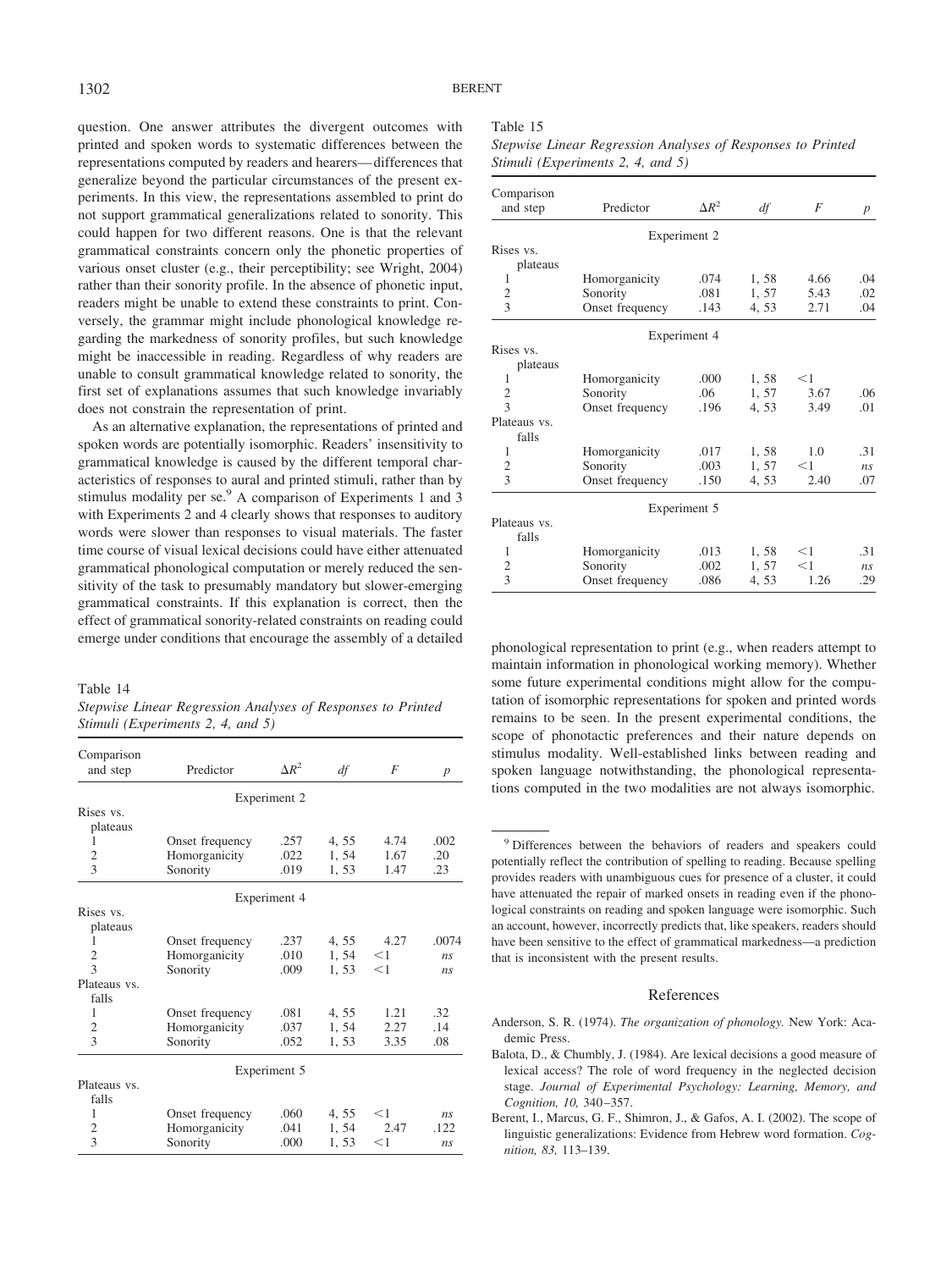- Berent, I., Shimron, J., & Vaknin, V. (2001). Phonological constraints on reading: Evidence from the obligatory contour principle. *Journal of Memory and Language, 44,* 644 – 665.
- Berent, I., Steriade, D., Lennertz, T., & Vaknin, V. (2007). What we know about what we have never heard: Evidence from perceptual illusions. *Cognition, 104,* 591– 630.
- Blevins, J. (1995). The syllable in phonological theory. In J. Goldsmith (Ed.), *The handbook of phonological theory* (pp. 206 –244). Cambridge, MA: Blackwell.
- Broselow, E., & Finer, D. (1991). Parameter setting in second language phonology and syntax. *Second Language Research, 7,* 35–59.
- Browman, C. P., & Goldstein, L. (1989). Articulatory gestures as phonological units. *Phonology, 6,* 201–251.
- Chomsky, N. (1980). *Rules and representations.* New York: Columbia University Press.
- Clements, G. N. (1990). The role of the sonority cycle in core syllabification. In J. Kingston & M. Beckman (Eds.), *Papers in laboratory phonology I: Between the grammar and physics of speech* (pp. 282–333). Cambridge, England: Cambridge University Press.
- Davidson, L. (2000). Experimentally uncovering hidden strata in English phonology. In L. Gleitman and A. Joshi (Eds.), *Proceedings of the 22nd Annual Conference of the Cognitive Science Society* (p. 1023). Mahwah, NJ: Erlbaum.
- Davidson, L. (2006a). Phonotactics and articulatory coordination interact in phonology: Evidence from nonnative production. *Cognitive Science, 30,* 837– 862.
- Davidson, L. (2006b). Schwa elision in fast speech: Segmental deletion or gestural overlap? *Phonetica, 63,* 79 –112.
- Dell, G. S., Reed, K. D., Adams, D. R., & Meyer, A. S. (2000). Speech errors, phonotactic constraints, and implicit learning: A study of the role of experience in language production. *Journal of Experimental Psychology: Learning, Memory, and Cognition, 26,* 1355–1367.
- Dupoux, E., Kakehi, K., Hirose, Y., Pallier, C., & Mehler, J. (1999). Epenthetic vowels in Japanese: A perceptual illusion? *Journal of Experimental Psychology: Human Perception and Performance, 25,* 1568 – 1578.
- Dupoux, E., Pallier, C., Kakehi, K., & Mehler, J. (2001). New evidence for prelexical phonological processing in word recognition. *Language and Cognitive Processes, 5,* 491–505.
- Fodor, J., & Pylyshyn, Z. (1988). Connectionism and cognitive architecture: A critical analysis. *Cognition, 28,* 3–71.
- Frisch, S. A., Large, N. R., & Pisoni, D. B. (2000). Perception of wordlikeness: Effects of segment probability and length on the processing of nonwords. *Journal of Memory and Language*, 42, 481-496.
- Gierut, J. A. (1999). Syllable onsets: Clusters and adjuncts in acquisition. *Journal of Speech, Language, and Hearing Research, 42,* 708 – 726.
- Gierut, J. A. (2004, February). *An experimental validation of an OT solution to the comprehension-production dilemma.* Paper presented at the meeting of the International Clinical Phonetics and Linguistics Association, Lafayette, LA.
- Greenberg, J. H. (1978). Some generalizations concerning initial and final consonant clusters. In J. H. Greenberg, C. A. Ferguson, & E. A. Moravcsik (Eds.), *Universals of human language* (Vol. 2, pp. 243–279). Stanford, CA: Stanford University Press.
- Hallé, P., Segui, J., Frauenfelder, U. H., & Meunier, C. (1998). The processing of illegal consonant clusters: A case of perceptual assimilation? *Journal of Experimental Psychology: Human Perception and Performance, 24,* 592– 608.
- Hayes, B., Kirchner, R. M., & Steriade, D. (Eds.). (2004). *Phonetically based phonology.* Cambridge, England: Cambridge University Press.
- Kiparsky, P. (1979). Metrical structure assignment is cyclic. *Linguistic Inquiry, 10,* 421– 442.
- Kucera, H., & Francis, W. (1967). *Computational analysis of present-day American English.* Providence, RI: Brown University Press.
- Ladefoged, P. (1975). *A course in phonetics* (2nd ed.). New York: Harcourt Brace Jovanovich.
- Luce, P. A., & Pisoni, D. B. (1998). Recognizing spoken words: The neighborhood activation model. *Ear & Hearing, 19,* 1–36.
- Marcus, G. (2001). *The algebraic mind: Integrating connectionism and cognitive science.* Cambridge, MA: MIT Press.
- Massaro, D. W., & Cohen, M. M. (1983). Phonological constraints in speech perception. *Perception & Psychophysics, 34,* 338 –348.
- Moreton, E. (2002). Structural constraints in the perception of English stop-sonorant clusters. *Cognition, 84,* 55–71.
- Ohala, D. K. (1999). The influence of sonority on children's cluster reductions. *Journal of Communication Disorders, 32,* 397– 421.
- Ohala, J. J. (1990). Alternatives to the sonority hierarchy for explaining segmental sequential constraints. *Papers from the Regional Meetings, Chicago Linguistic Society, 2,* 319 –338.
- Pater, J. (2004). Bridging the gap between receptive and productive development with minimally violable constraints. In R. Kager, J. Pater, & W. Zonneveld (Eds.), *Constraints in phonological acquisition* (pp. 219 – 244). New York: Cambridge University Press.
- Perfetti, C. (1985). *Reading ability.* New York: Oxford University Press.
- Pertz, D. L., & Bever, T. G. (1975). Sensitivity to phonological universals in children and adolescents. *Language, 51,* 149 –162.
- *Phonotactic probability calculator*. (2004). Retrieved November, 7, 2006, from University of Kansas, Center for Behavioral Neurosciences in Communication Disorders, Web site: http://www.people.ku.edu/  $\sim$ mvitevit/PhonoProbHome.html
- Pinker, S. (1994). *The language instinct.* New York: Morrow.
- Pinker, S., & Prince, A. (1988). On language and connectionism: Analysis of parallel distributed processing model of language acquisition. *Cognition, 28,* 73–193.
- Pitt, M. A. (1998). Phonological processes and the perception of phonotactically illegal consonant clusters. *Perception & Psychophysics, 60,* 941–951.
- Prince, A., & Smolensky, P. (2004). *Optimality theory: Constraint interaction in generative grammar.* Malden, MA: Blackwell.
- Romani, C., & Calabrese, A. (1998). Syllabic constraints on the phonological errors of an aphasic patient. *Brain and Language, 64,* 83–121.
- Rumelhart, D. E., & McClelland, J. L. (1986). On learning past tense of English verbs: Implicit rules or parallel distributed processing? In J. L. McClelland, D. E. Rumelhart, & T. P. R. Group (Eds.), *Parallel distributed processing: Explorations in the microstructure of cognition* (Vol. 2, pp. 216 –271). Cambridge, MA: MIT Press.
- Schneider, W. (1990). *MEL user's guide: Computer techniques for real time experimentation.* Pittsburgh, PA: Psychological Software Tools.
- Selkirk, E. O. (1982). The syllable. In H. Van der Hulst & N. Smith (Eds.), *The structure of phonological representations* (pp. 337–383). Dordrecht, The Netherlands: Foris Publications.
- Smolensky, P. (2006). Optimality in phonology II: Markedness, feature domains, and local constraint conjunction. In P. G. L. Smolensky (Ed.), *The harmonic mind: From neural computation to optimality-theoretic grammar: Vol. 2. Linguistic and philosophical implications* (pp. 27– 160). Cambridge, MA: MIT Press.
- Spelke, E. S. (2000). Core knowledge. *American Psychologist, 55,* 1233– 1243.
- Stone, G. O., & Van Orden, G. C. (1993). Strategic control of processing in word recognition. *Journal of Experimental Psychology: Human Perception and Performance, 19,* 744 –774.
- Treiman, R. (1984). On the status of final consonant clusters in English syllables. *Journal of Verbal Learning and Verbal Behavior, 23,* 343– 356.